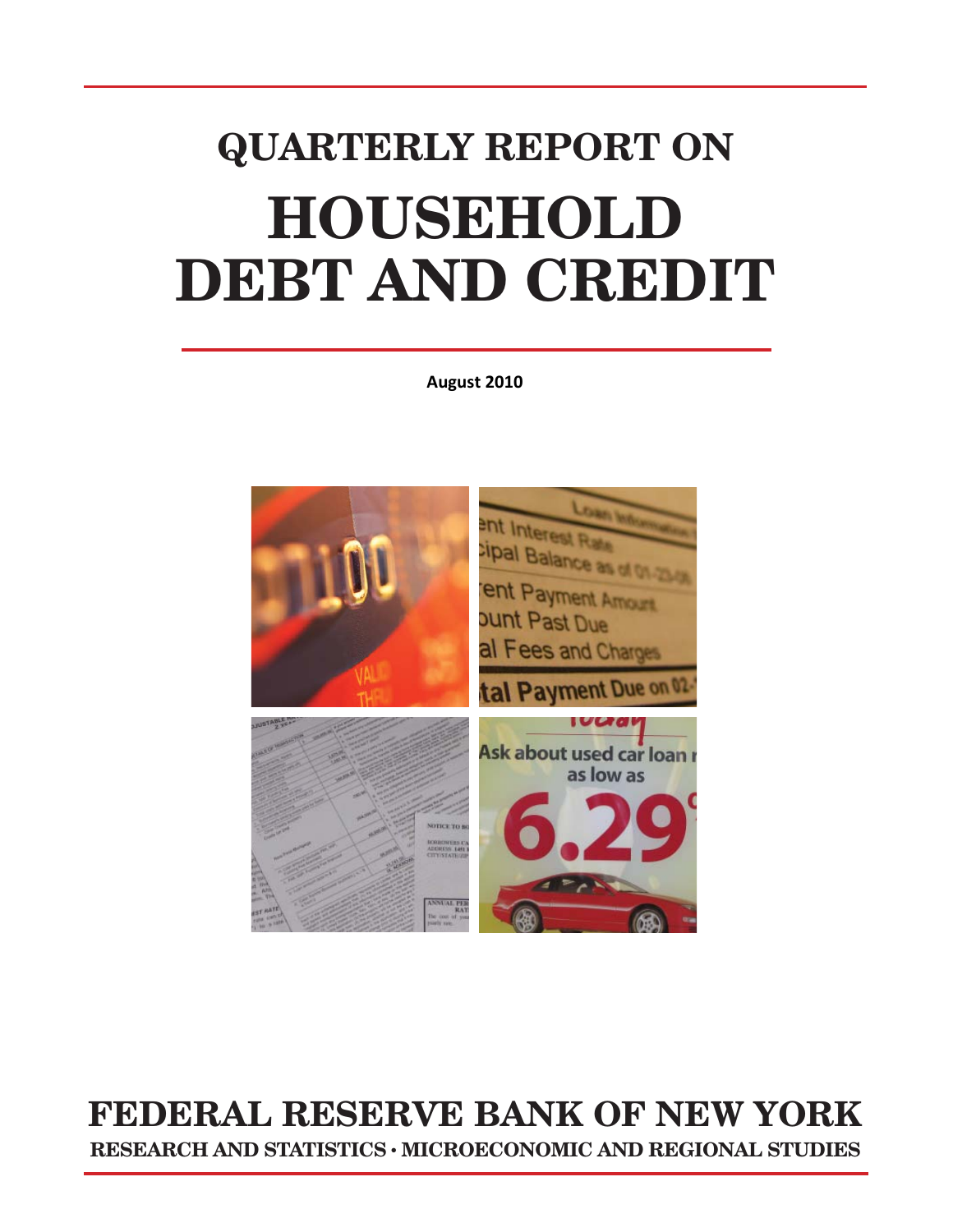#### **Household Debt and Credit Developments in 2010Q2**[1](#page-1-0)

Aggregate consumer debt continued to decline in the second quarter, continuing its trend of the previous six quarters. As of June 30, 2010, total consumer indebtedness was \$11.7 trillion, a reduction of \$812 billion (6.5%) from its peak level at the close of 2008Q3, and \$178 billion (1.5%) below its March 31, [2](#page-1-1)010 level.<sup>2</sup> Household mortgage indebtedness has declined 6.4%, and home equity lines of credit (HELOCs) have fallen 4.4% since their respective peaks in 2008Q3 and 2009Q1. Excluding mortgage and HELOC balances, consumer indebtedness fell 1.5% in the quarter and, after having fallen for six consecutive quarters, stands at \$2.31 trillion, 8.4% below its 2008Q4 peak.

The number of open credit accounts continued to decline, although at a somewhat slower rate, during the quarter. About 272 million credit accounts were closed during the four quarters that ended June 30, while 161 million accounts were opened. The number of credit account inquiries within six months – an indicator of consumer credit demand –ticked up for the first time since 2007Q3. Credit cards have been the primary source of the reductions in accounts over the past two years, and during 2010Q2 the number of open credit card accounts fell from 385 to 381 million. Still, the number of open credit card accounts on June 30 was down 23.2% from their 2008Q2 peak.

For the first time since early 2006, total household delinquency rates declined in 2010Q2. As of June 30, 11.4% of outstanding debt was in some stage of delinquency, compared to 11.9% on March 31, and 11.2% a year ago. Currently about \$1.3 trillion of consumer debt is delinquent and \$986 billion is seriously delinquent (at least 90 days late or "severely derogatory"). Delinquent balances are now down 2.9% from a year ago, but serious delinquencies are up 3.1%.

About 496,000 individuals had a foreclosure notation added to their credit reports between March 31 and June 30, an 8.7% increase from the 2010Q1 level of new foreclosures. New bankruptcies noted on credit reports rose over 34% during the quarter, from 463,000 to 621,000. While we usually see jumps in the bankruptcy rate between the first and second quarter of each year, the current increase is higher than in the past few years, when it was around 20%.

Mortgage originations fell another 4.1% between 2010Q1 and 2010Q2, to \$364 billion. While mortgage originations in 2010Q2 were 20.6% above their 2008Q4 trough, they remain more than 50% below their average levels of 2003-2007. Auto loan originations rose sharply  $-25%$  – in the second quarter, and were nearly 32% above their trough levels of 2009Q1. Still, auto loan origination balances remain well below their levels of 2005-2006.

About 2.6% of current mortgage balances transitioned into delinquency during 2010Q2, continuing the decline in this measure observed over the last year. Transitions from early (30-60 days) into serious (90 days or more) delinquency improved sharply in 2010Q2, falling from 39% to 33%, the lowest rate of deterioration since 2008Q2. Nonetheless, despite recent improvements in this rate and the "cure" rate – transitions from delinquency to current status, which rose to nearly 30% – both remain at very unfavorable levels by pre-crisis standards.

While many of the national trends described here are present in most areas of the country, the data for selected states and for the twelve Federal Reserve Districts indicate substantial heterogeneity. For example, data for Arizona, California, Florida and Nevada continue to indicate higher than average delinquency and foreclosure rates. The accompanying charts provide graphic representations of the national data and, for selected series, the underlying geographic variation.

<span id="page-1-0"></span><sup>&</sup>lt;sup>1</sup> This report is based on data from the FRBNY Consumer Credit Panel. Please contact Andrew Haughwout, Wilbert van der Klaauw or Donghoon Lee with questions.

<span id="page-1-1"></span> $\degree$  For details on the data set and the measures reported here, see the data dictionary that follows the charts.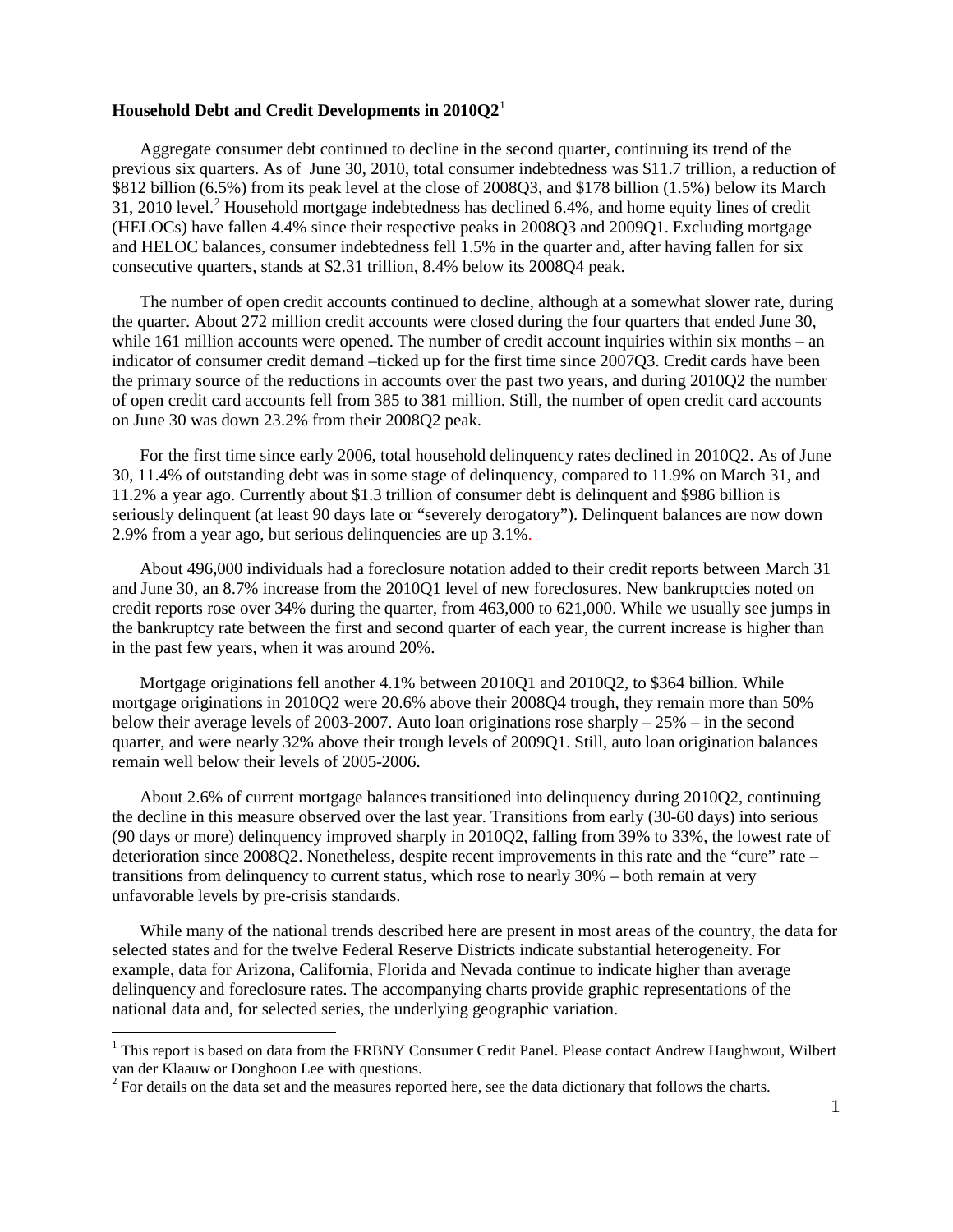## **NATIONAL CHARTS**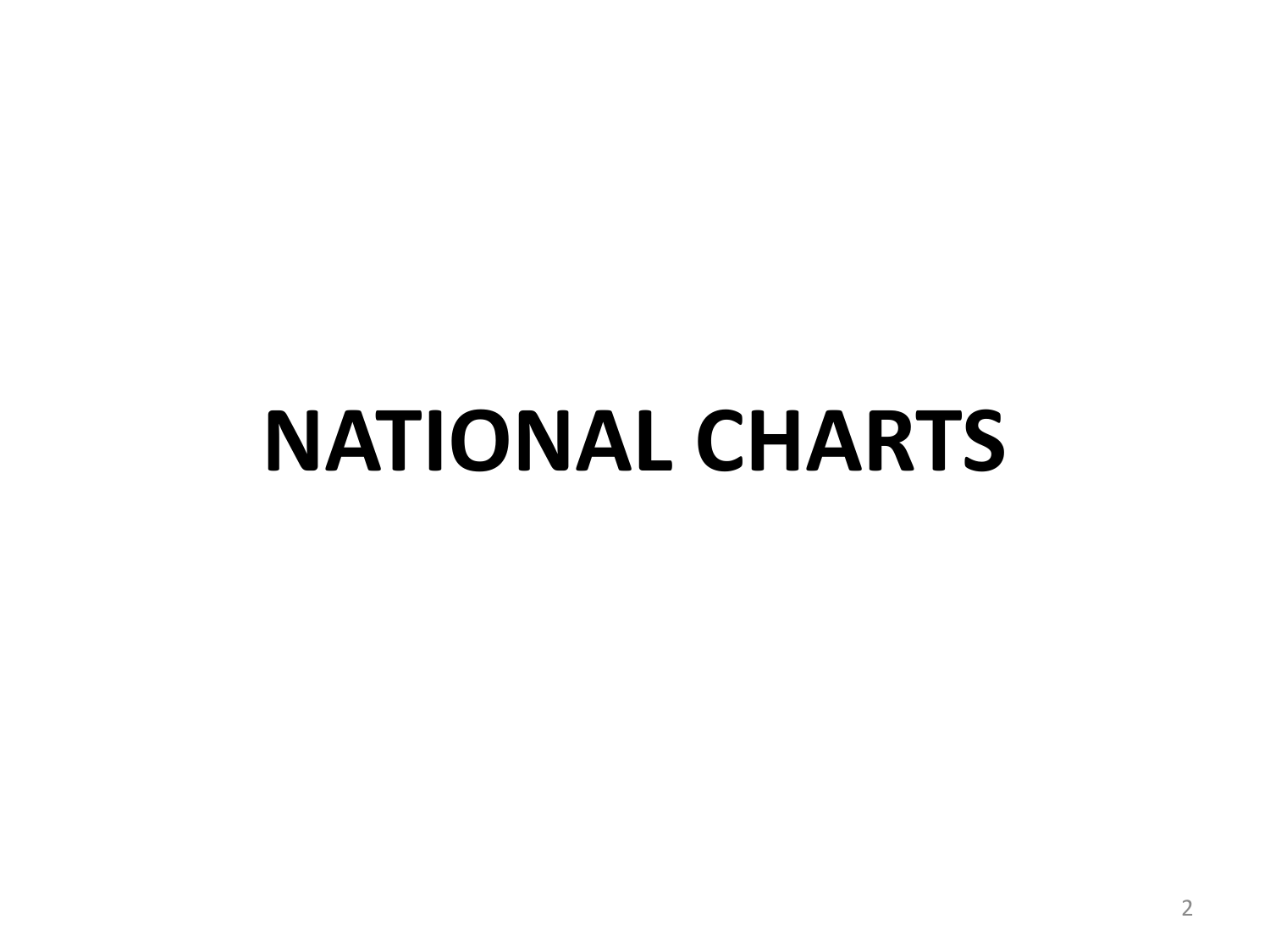#### Total Debt Balance and its Composition

Trillions of Dollars

Trillions of Dollars

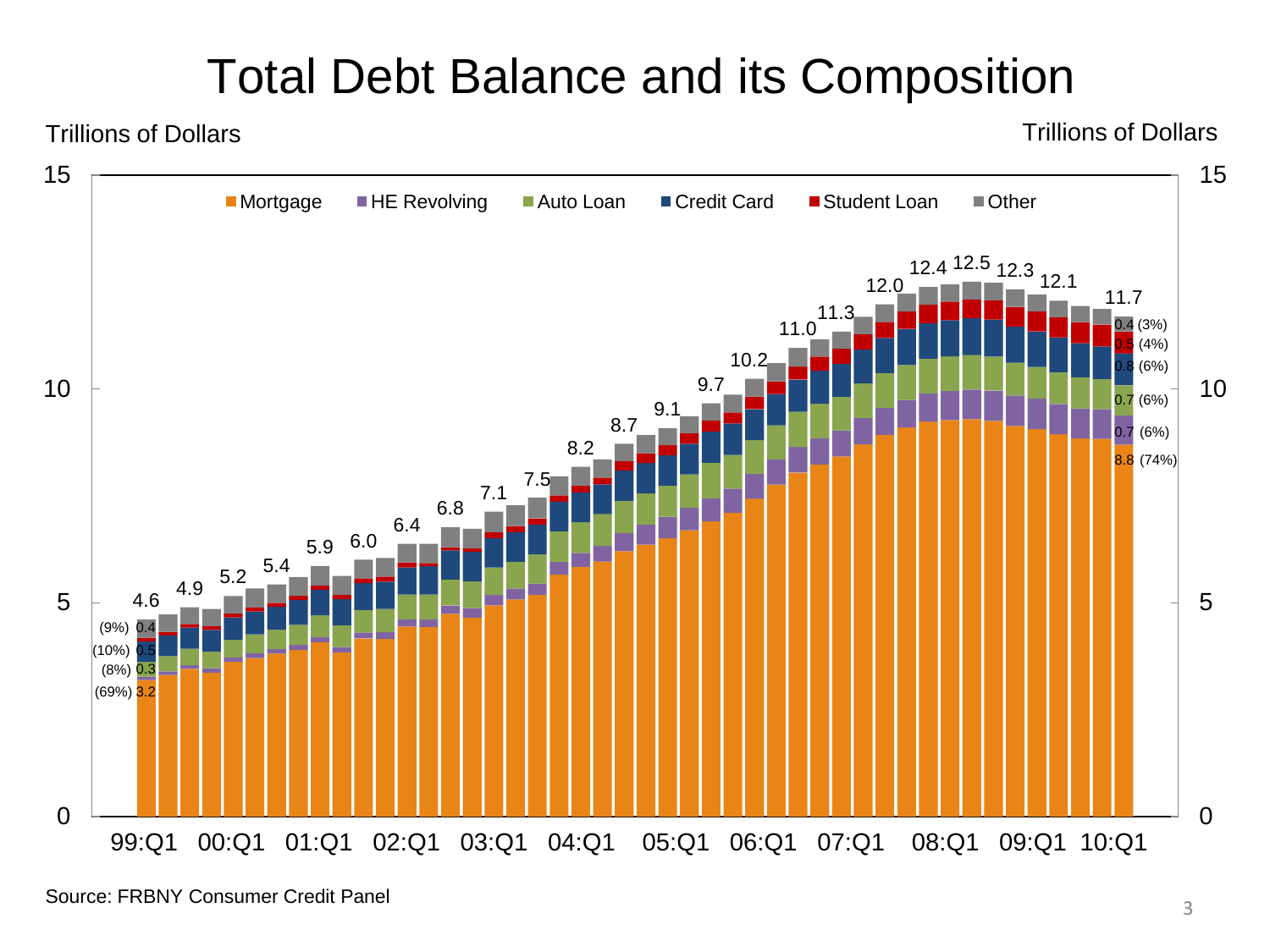#### Number of Accounts by Loan Type

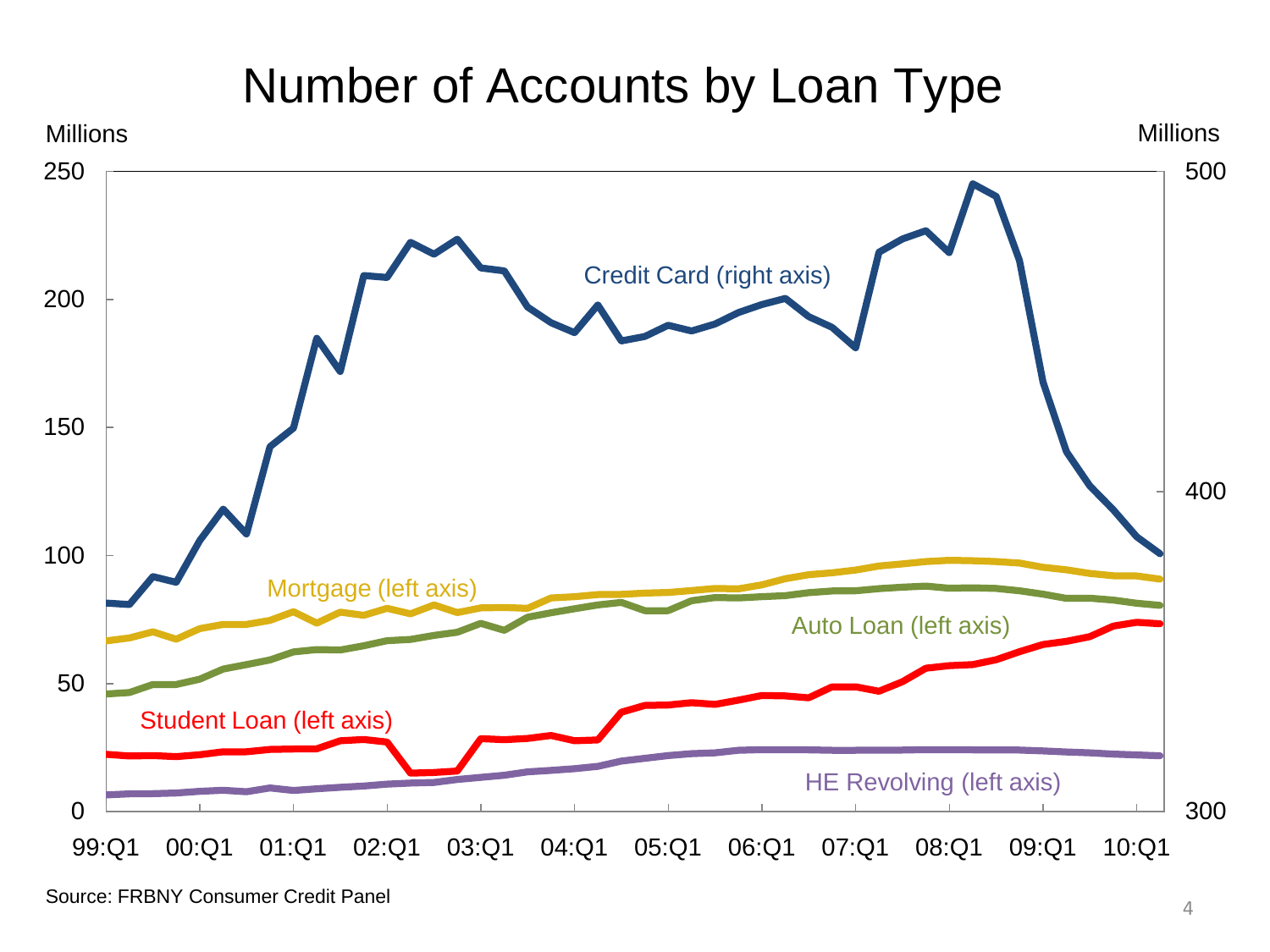#### Total Number of New and Closed Accounts and Equifax® Inquiries



Source: FRBNY Consumer Credit Panel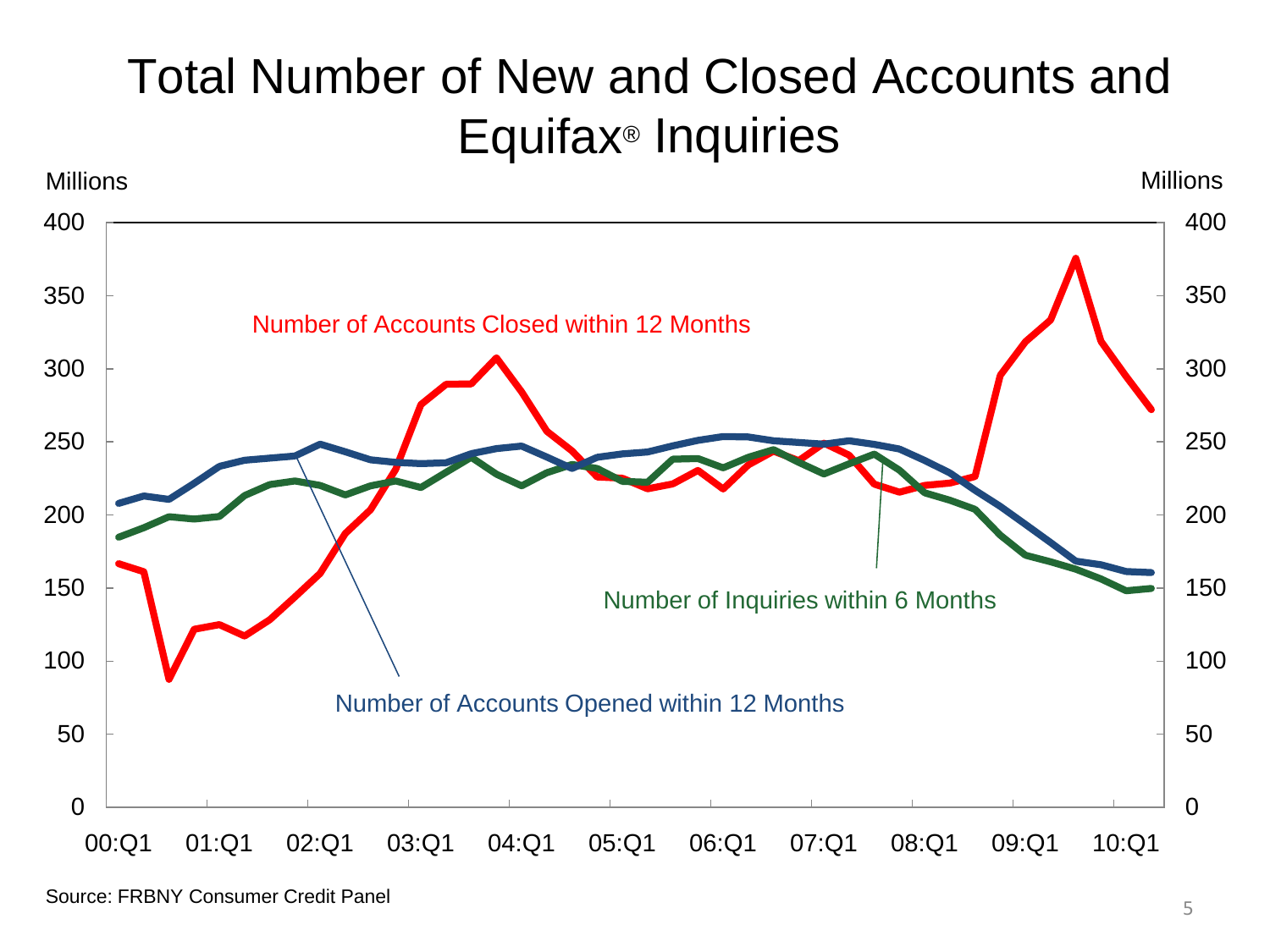### Newly Originated Installment Loan Balances



Source: FRBNY Consumer Credit Panel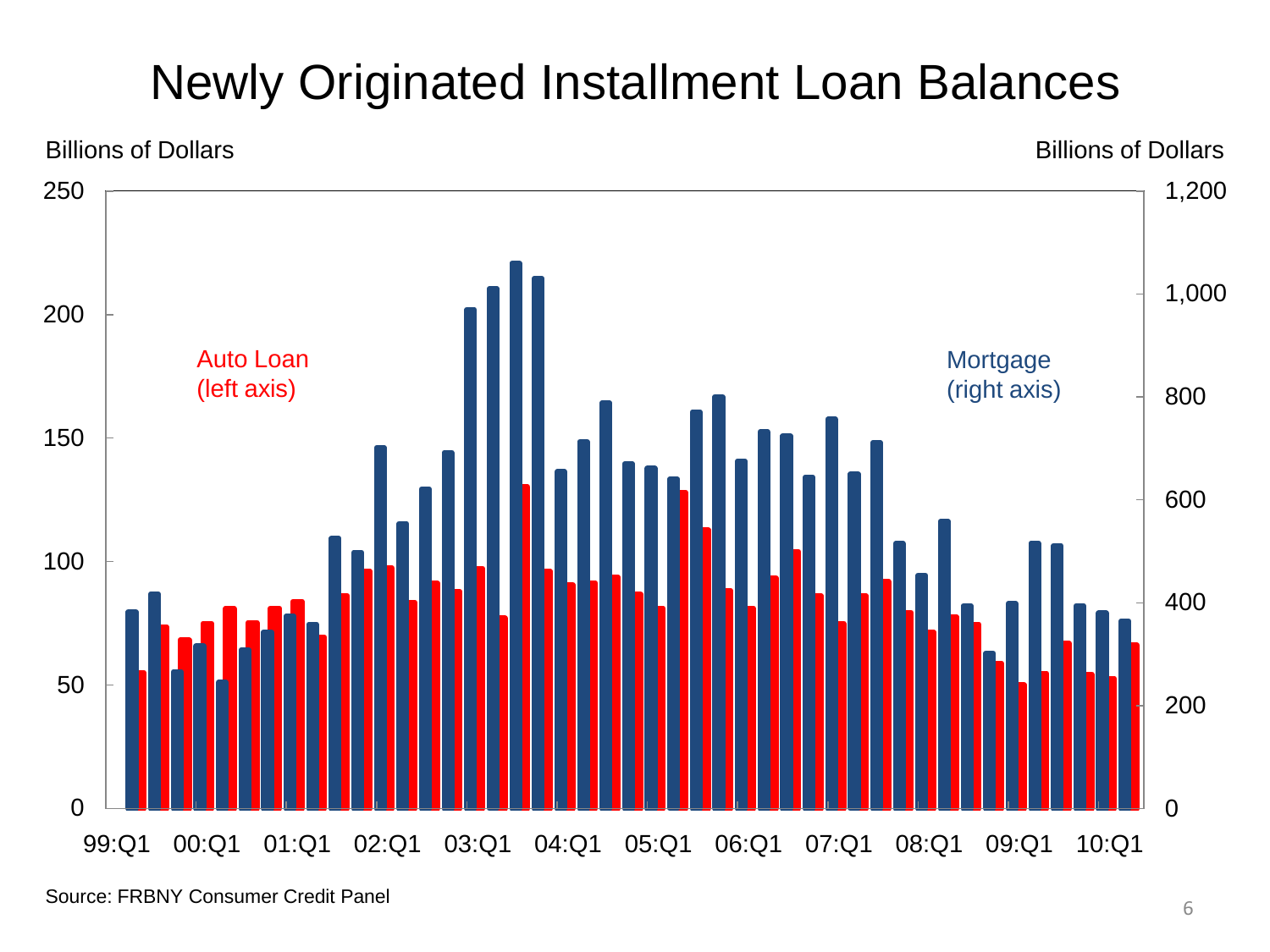### Credit Limit and Balance for Credit Cards and HE Revolving

Trillions of Dollars Trillions of Dollars



Source: FRBNY Consumer Credit Panel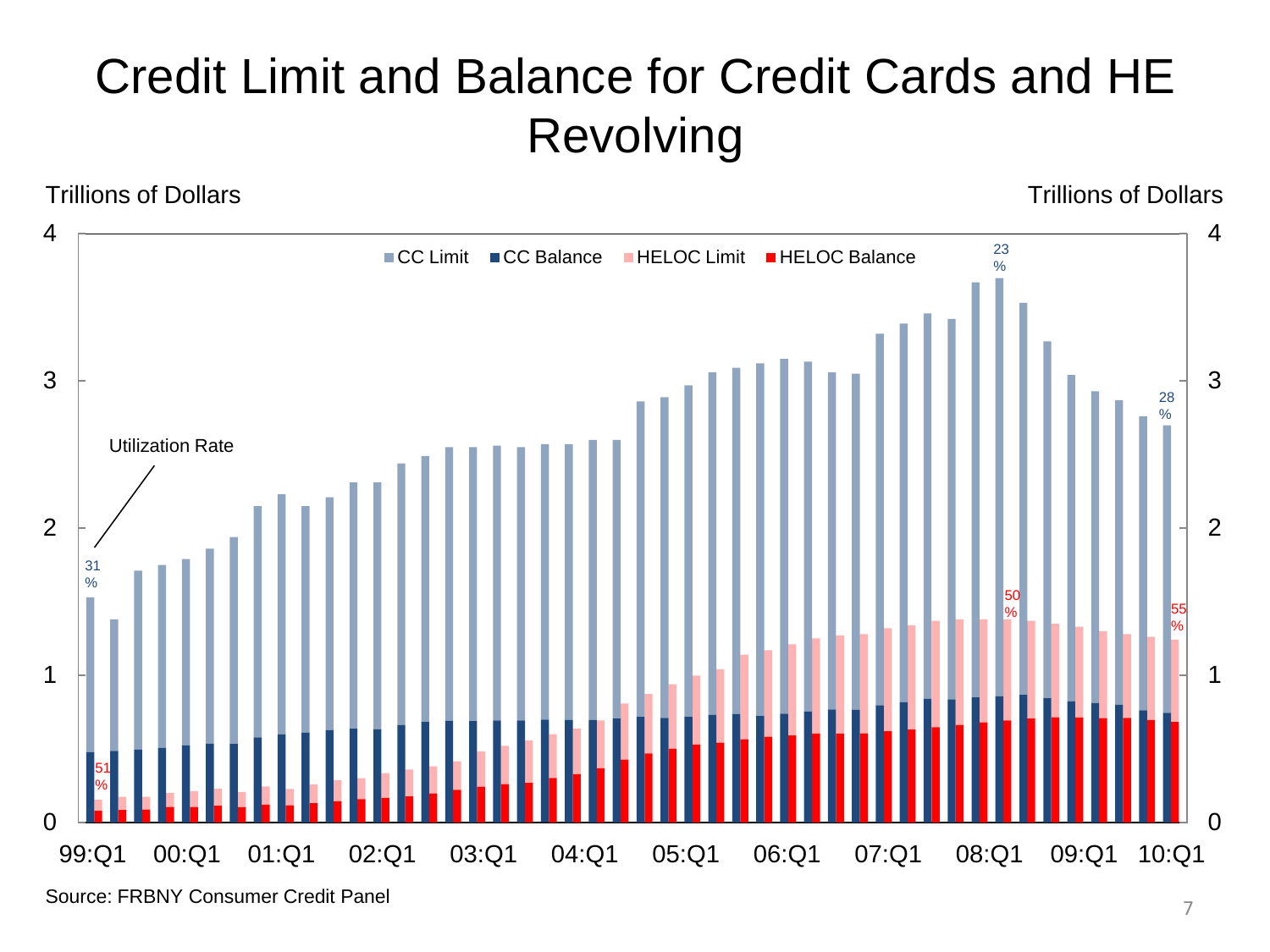#### Total Balance by Delinquency Status



Source: FRBNY Consumer Credit Panel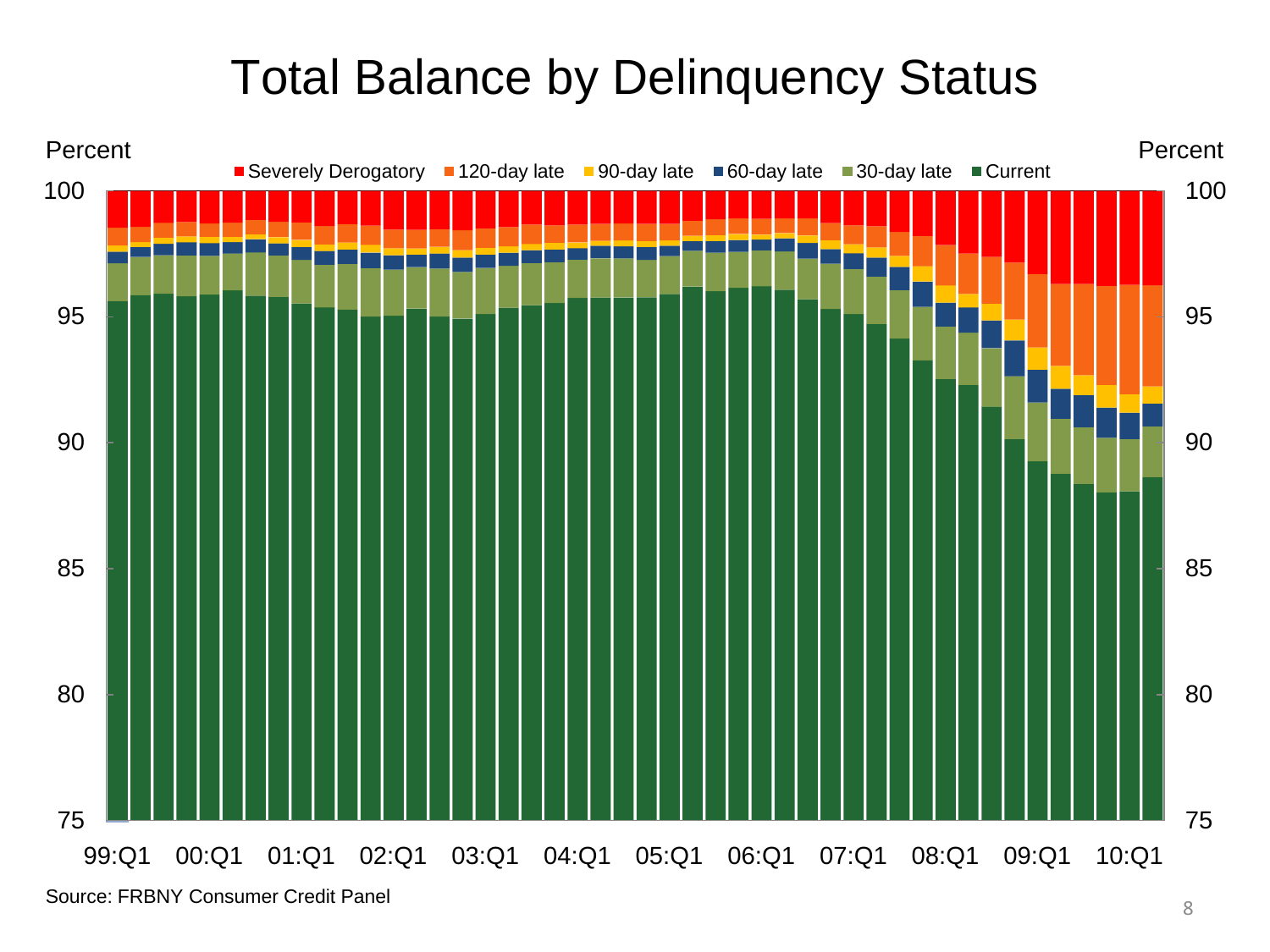### Percent of Balance 90+ Days Delinquent by Loan Type

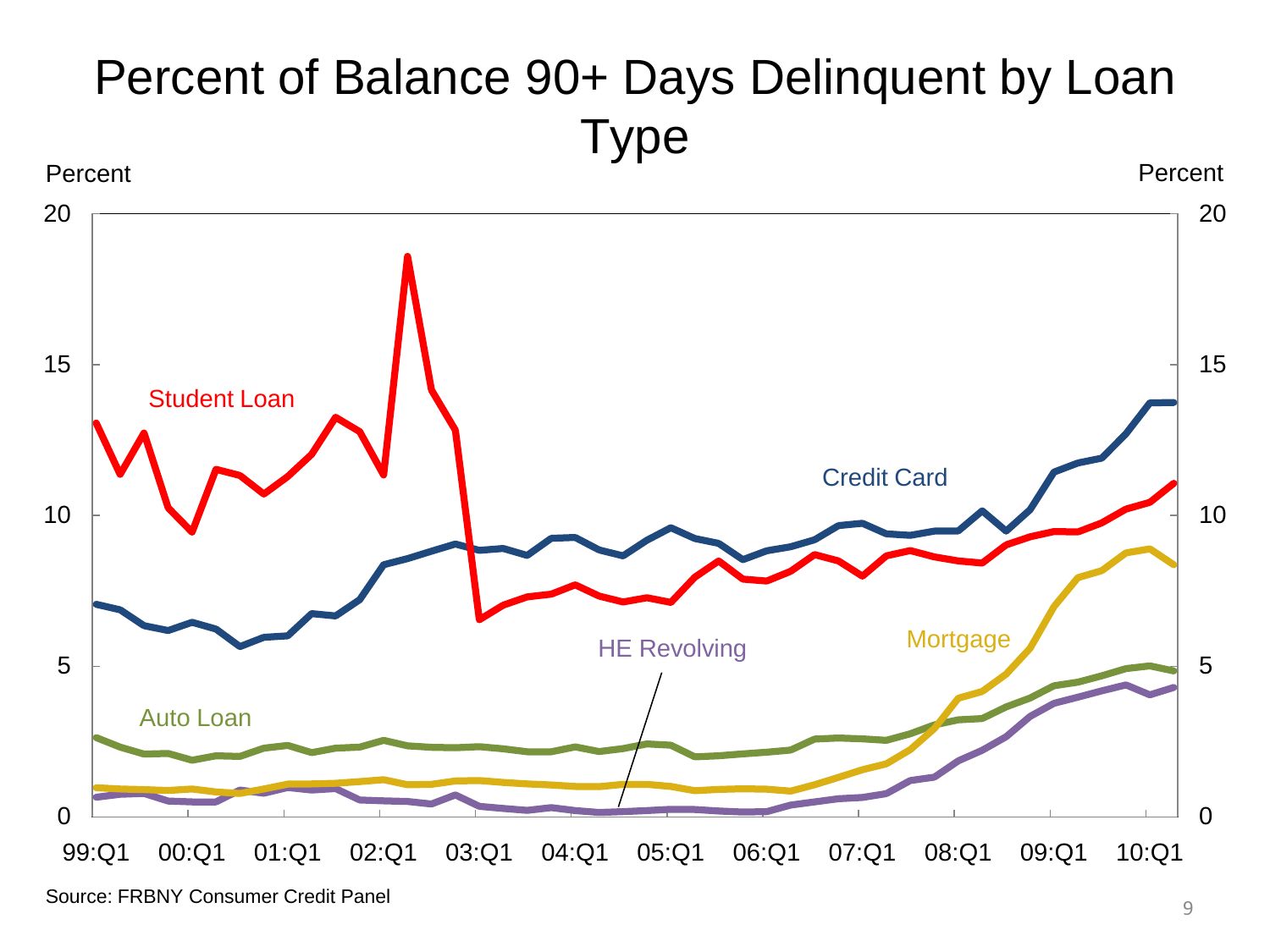#### New Delinquent Balances by Loan Type



Source: FRBNY Consumer Credit Panel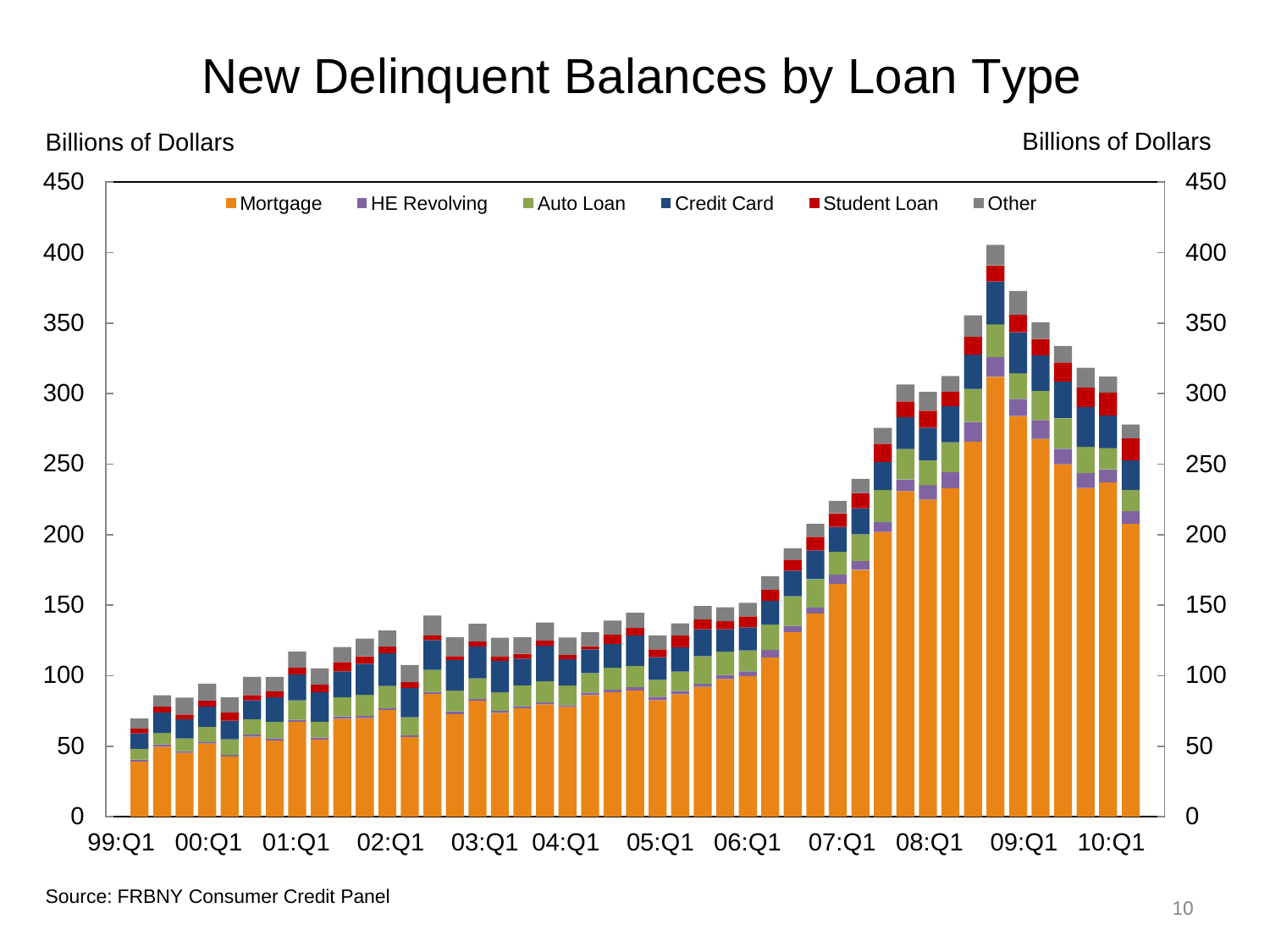### New Seriously Delinquent Balances by Loan Type

### $0 \begin{array}{c} 0 \\ -39.01 \end{array}$  ■Mortgage ■HE Revolving ■Auto Loan ■Credit Card ■Student Loan ■Other Billions of Dollars Billions of Dollars 99:Q1 00:Q1 01:Q1 02:Q1 03:Q1 04:Q1 05:Q1 06:Q1 07:Q1 08:Q1 09:Q1 10:Q1

Source: FRBNY Consumer Credit Panel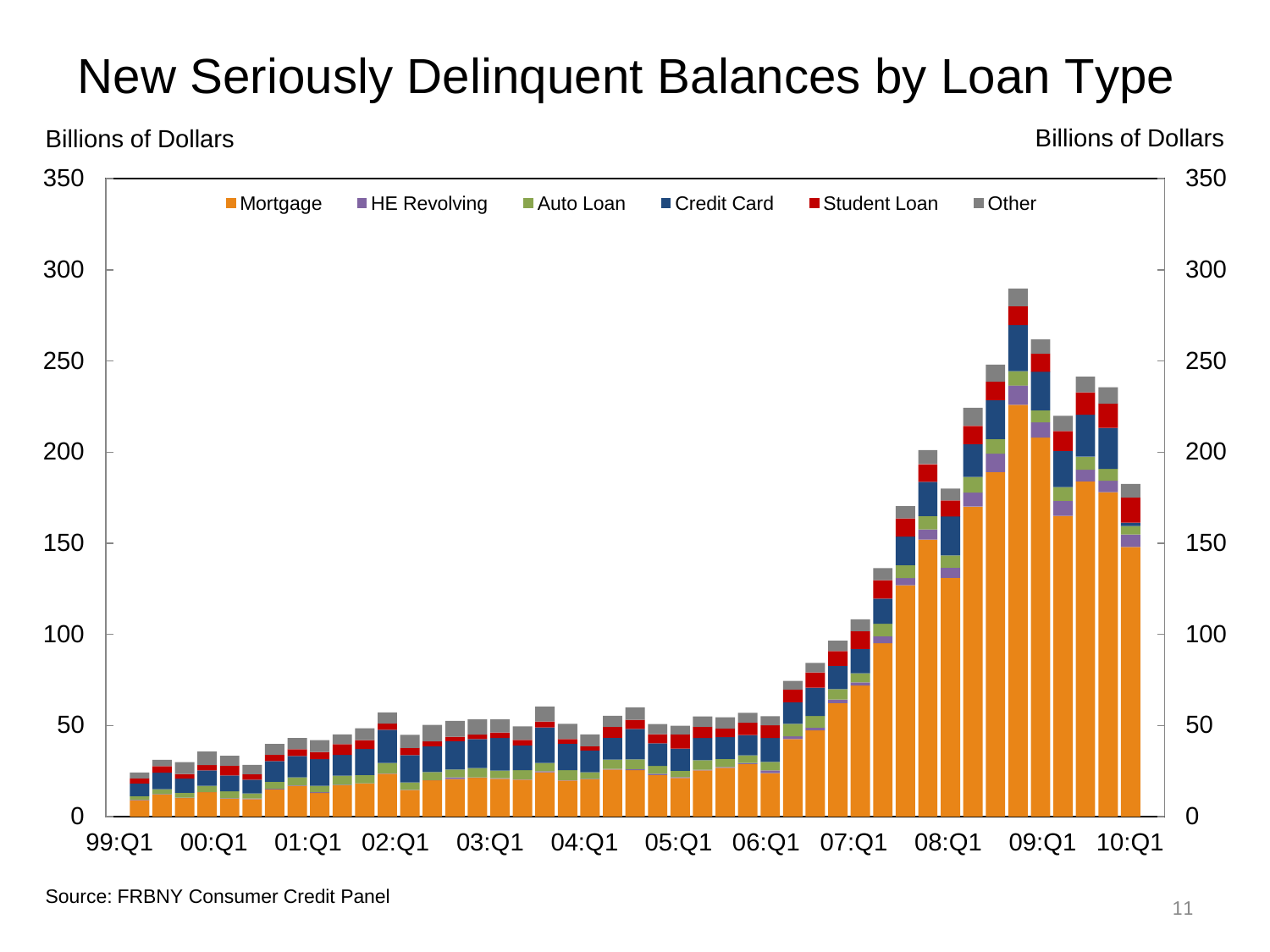

## Quarterly Transition Rates for Current Mortgage

Source: FRBNY Consumer Credit Panel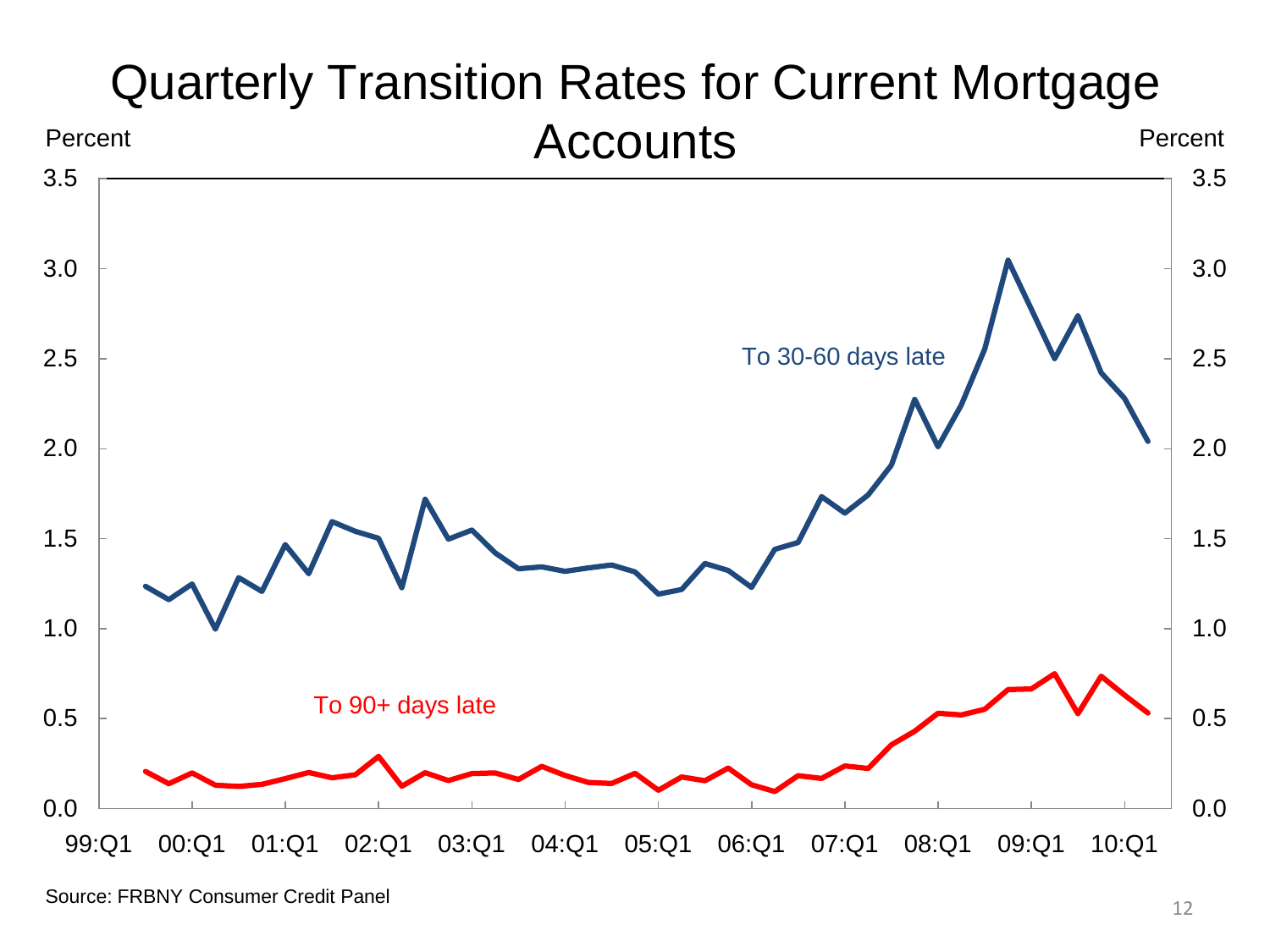#### Quarterly Transition Rates for 30-60 Day Late Mortgage Accounts



Source: FRBNY Consumer Credit Panel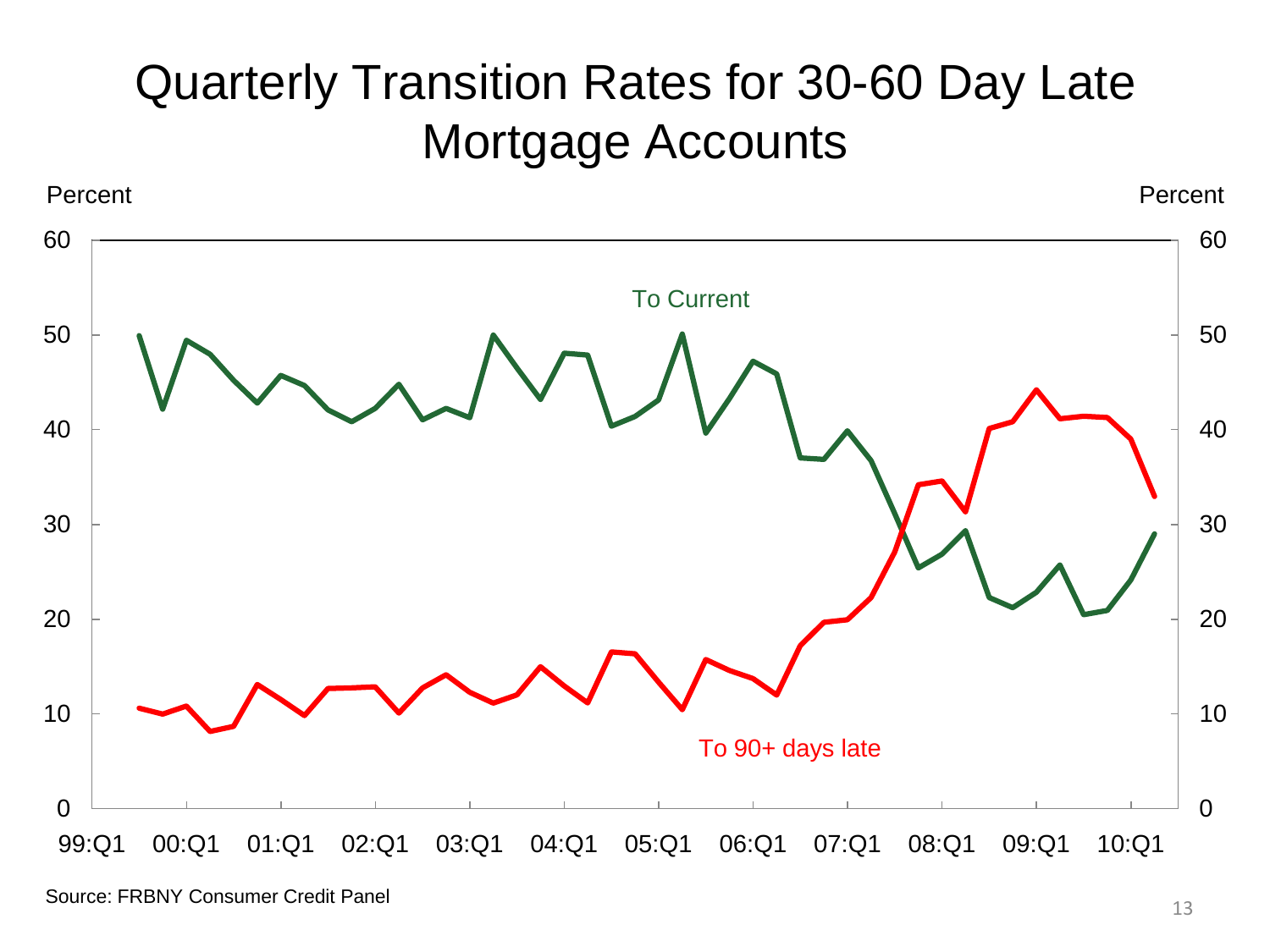#### Number of Consumers with New Foreclosures and **Bankruptcies**

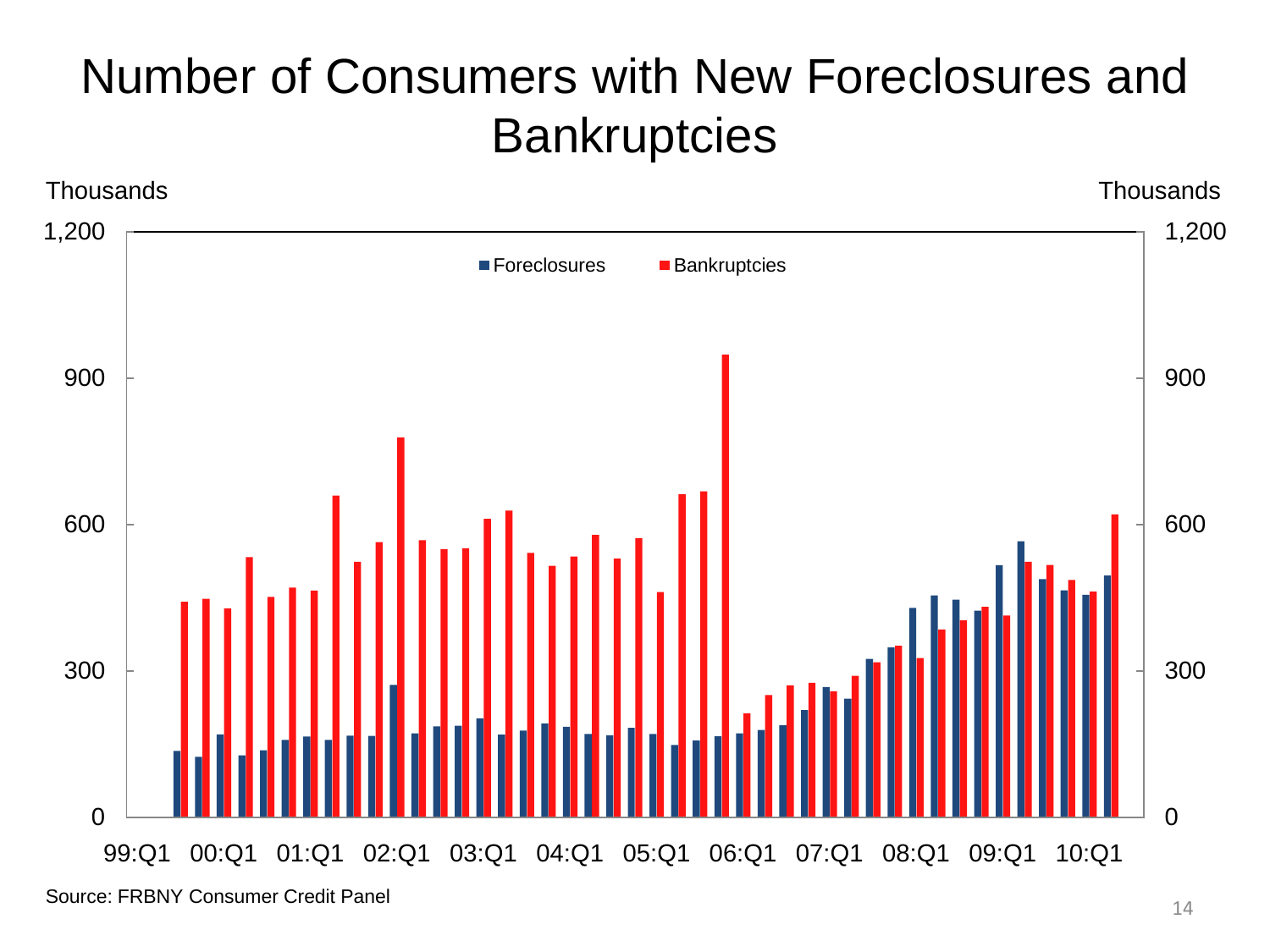#### Third Party Collections

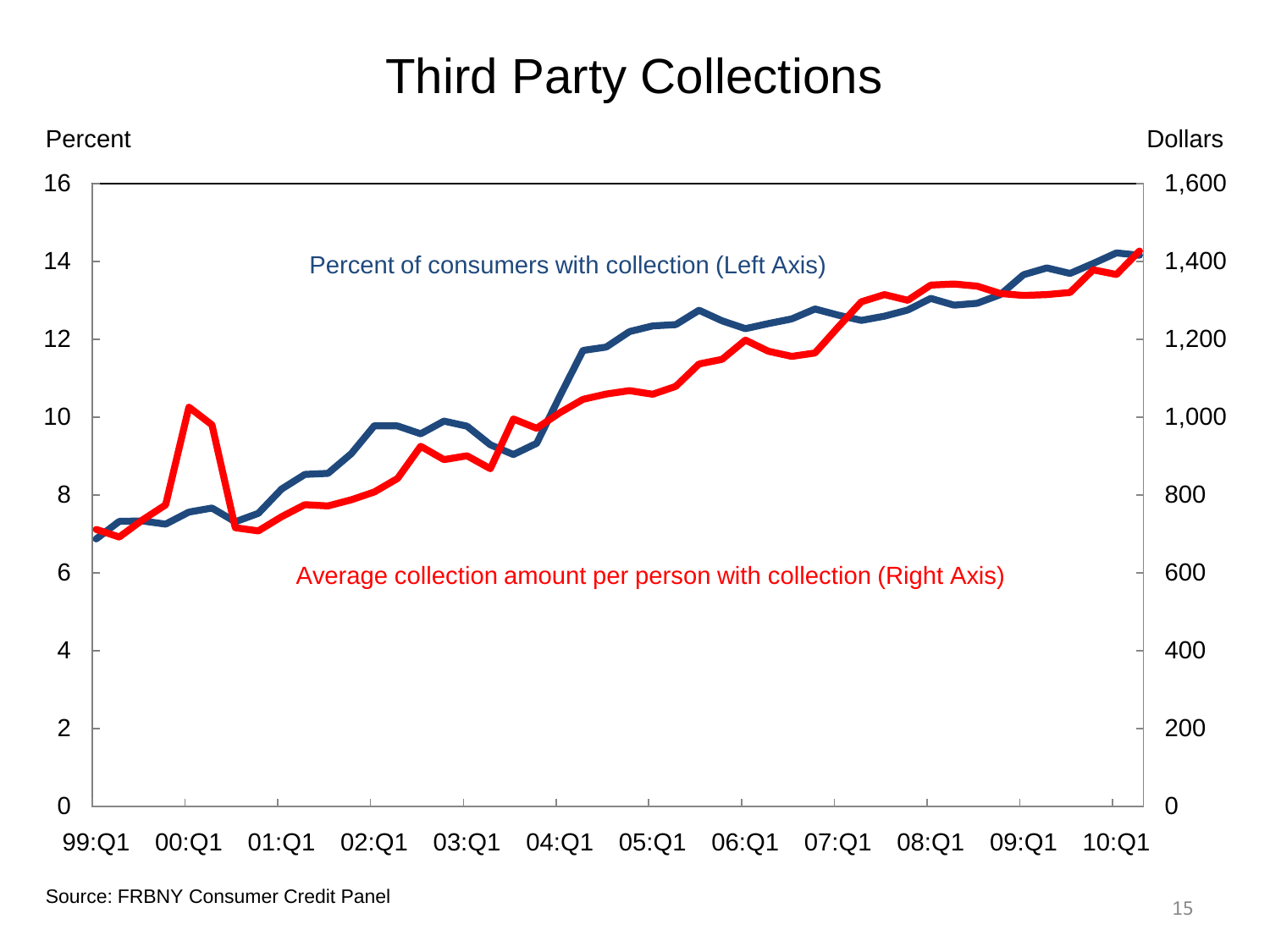#### **Equifax Risk Score<sup>SM</sup> Distribution**



Source: FRBNY Consumer Credit Panel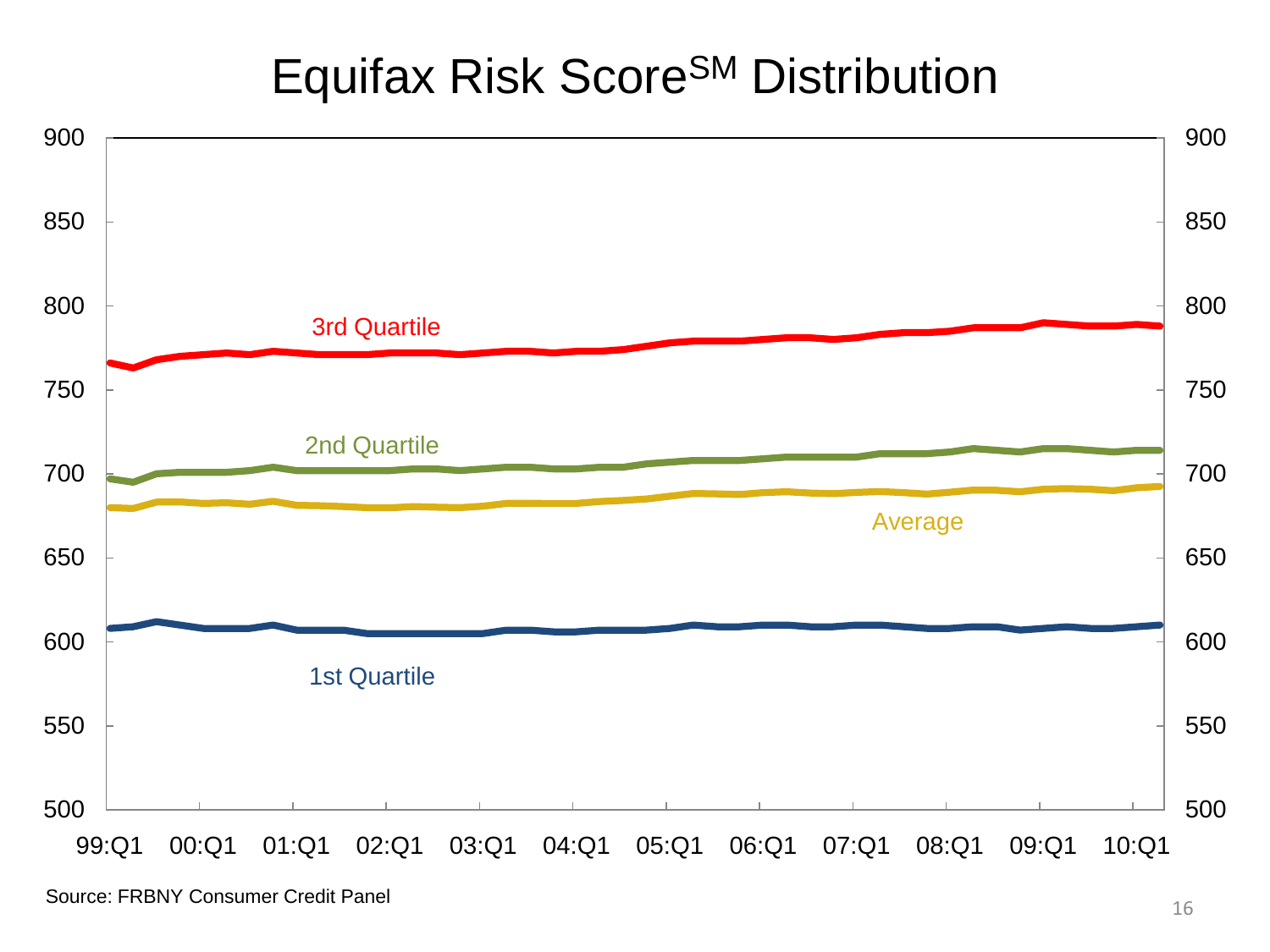# **CHARTS FOR SELECT STATES**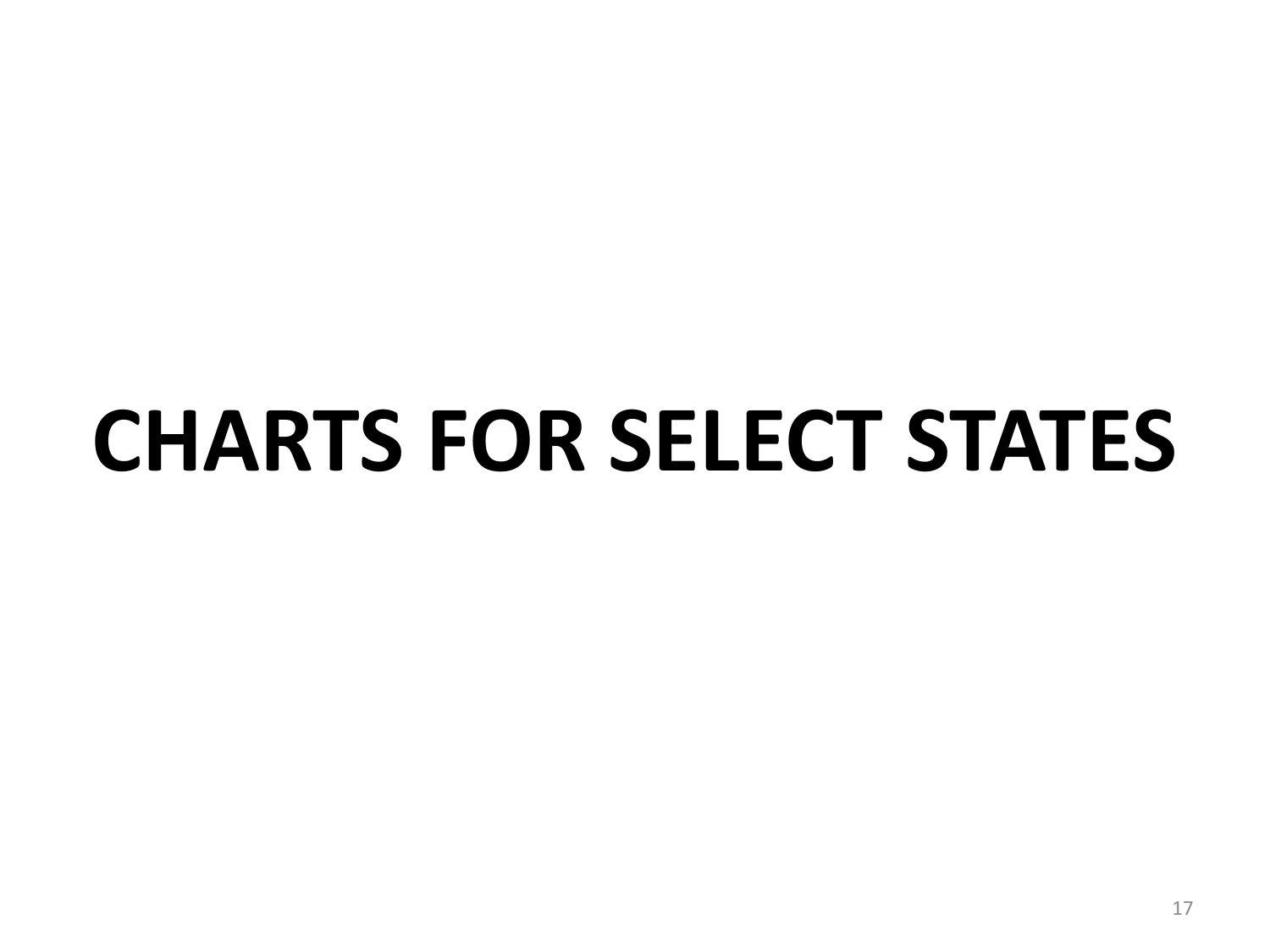#### Total Debt Balance per Capita\* by State



Source: FRBNY Consumer Credit Panel **\*** \* Based on the population with a credit report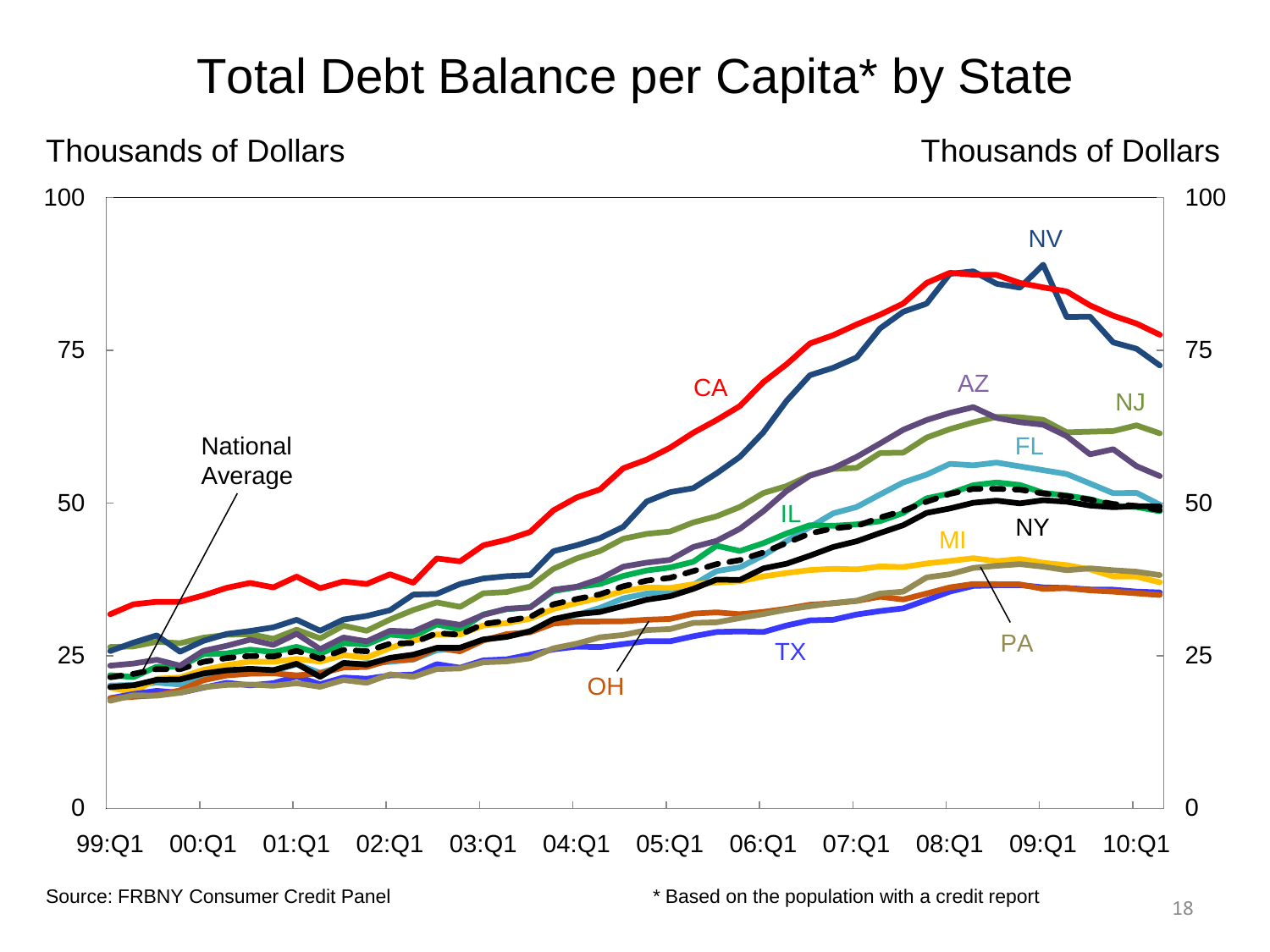#### Composition of Debt Balance per Capita\* by State (2010 Q2)

Thousands of Dollars Thousands of Dollars



Source: FRBNY Consumer Credit Panel **\*** \* Based on the population with a credit report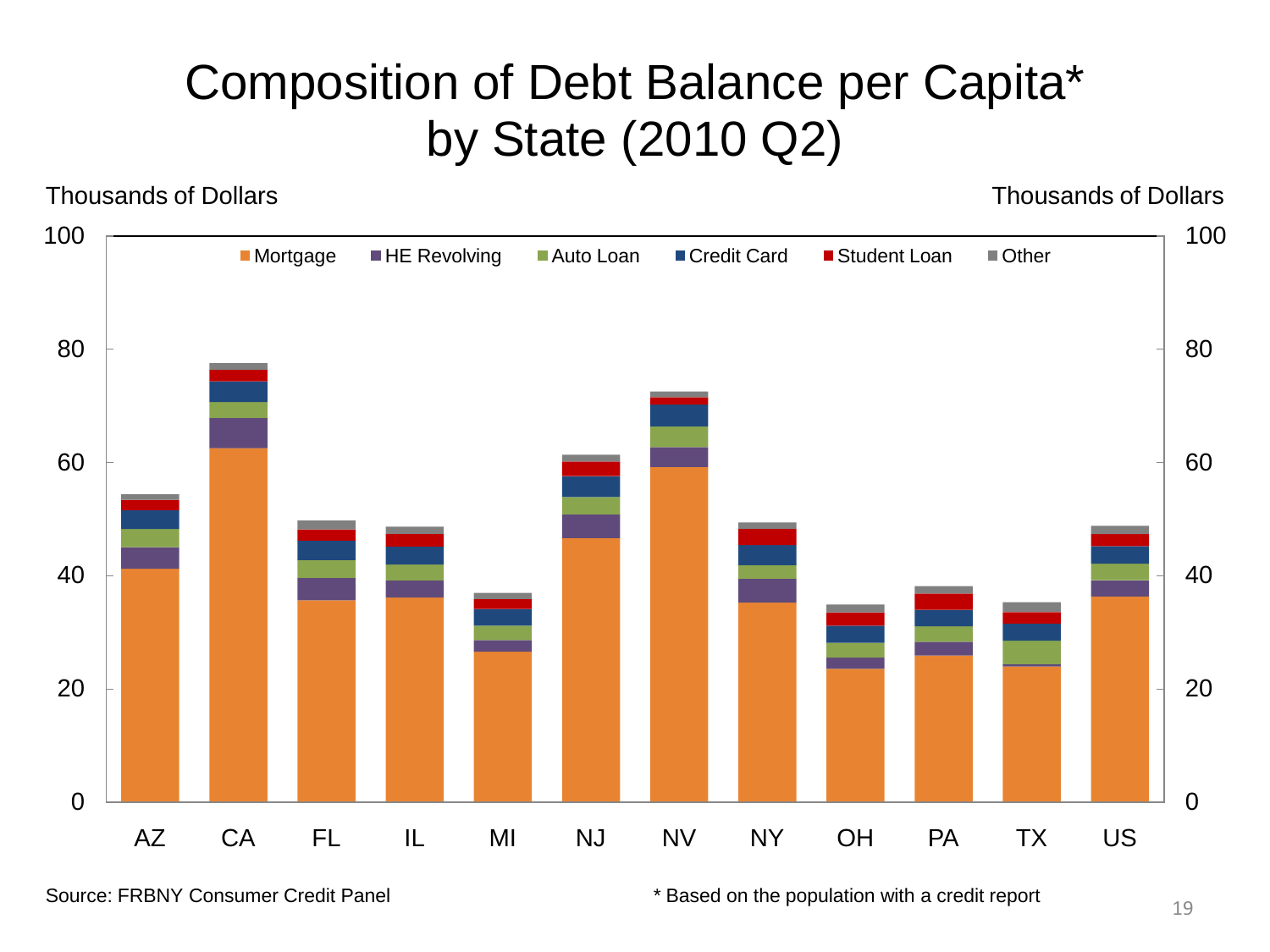### Delinquency Status of Debt Balance per Capita\* by State (2010 Q2)

Thousands of Dollars Thousands of Dollars



Source: FRBNY Consumer Credit Panel **\* Example 3** \* Based on the population with a credit report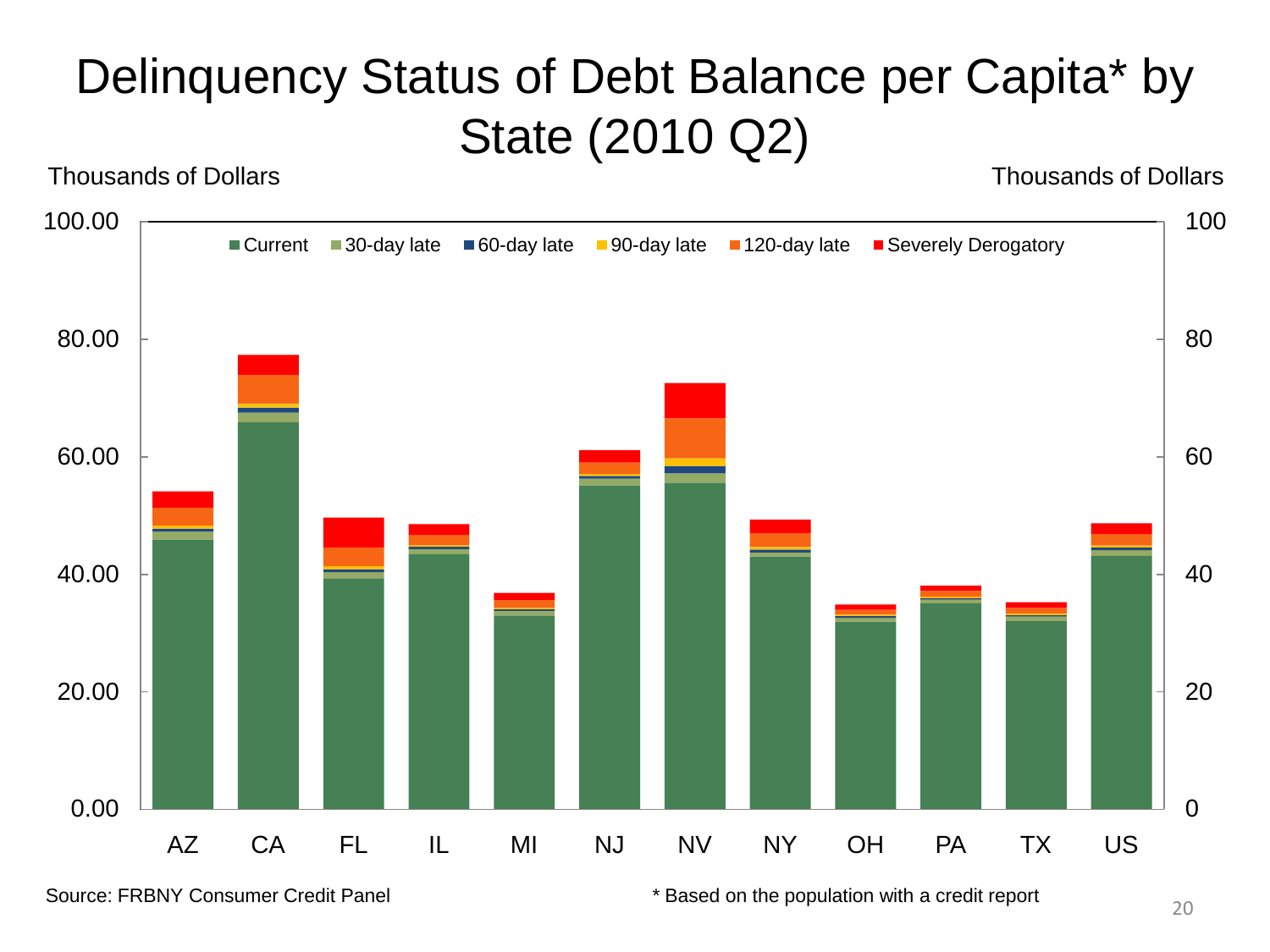#### Percent of Balance 90+ Days Late by State

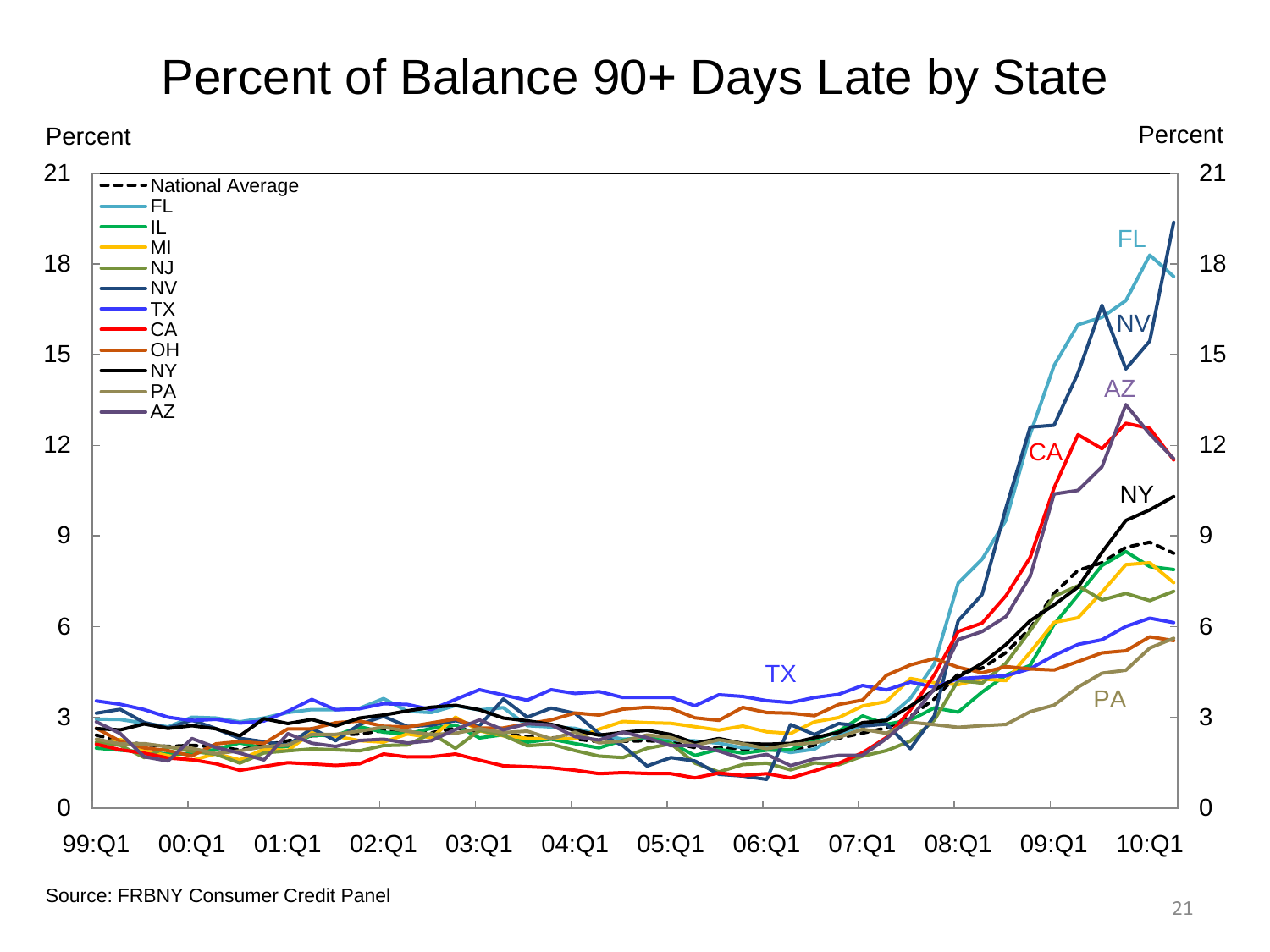#### Percent of Mortgage Debt 90+ Days Late by State

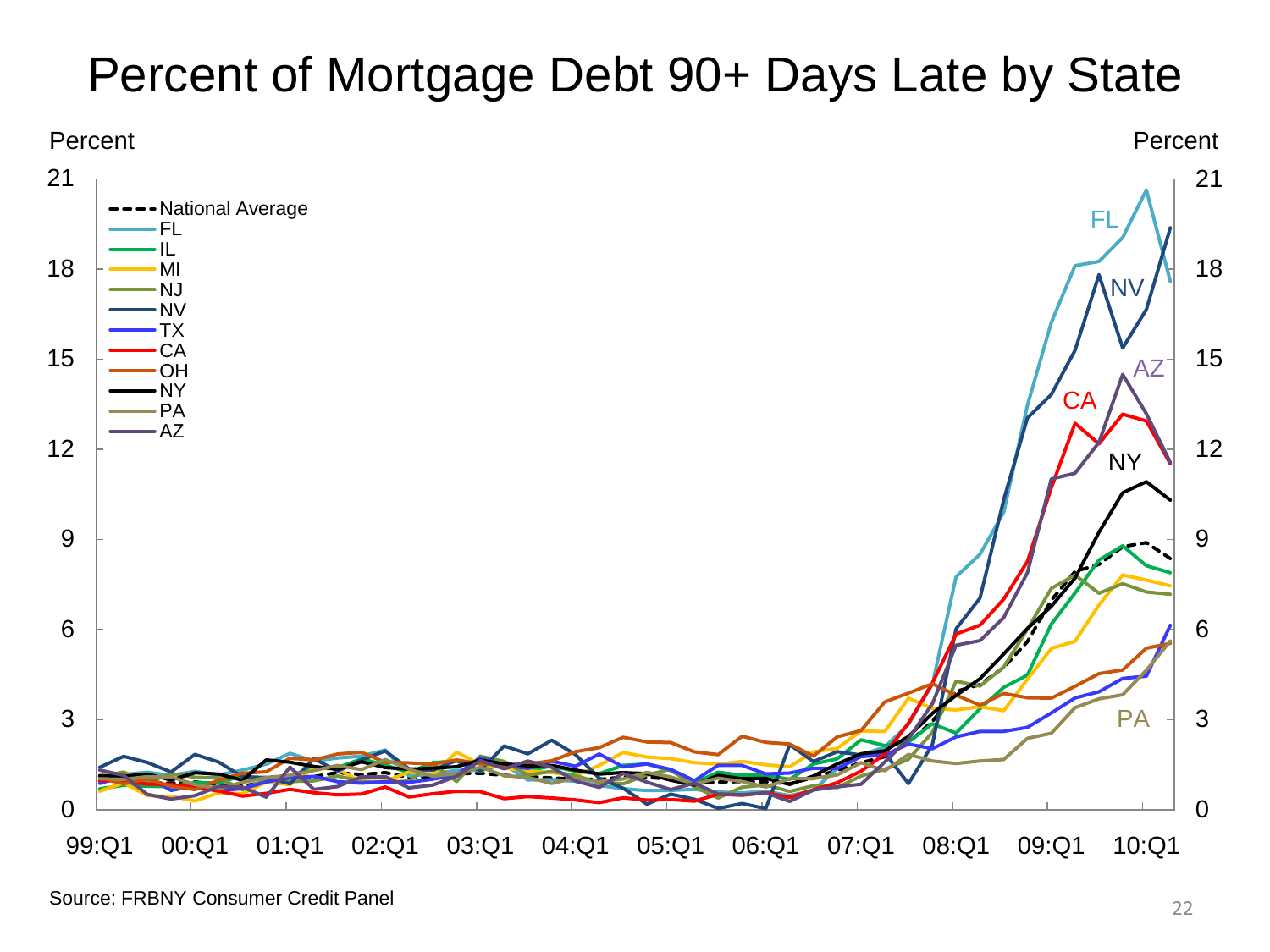#### Quarterly Transition Rates into 30+ Days Late by State\*



Source: FRBNY Consumer Credit Panel

\*Four Quarter Moving Average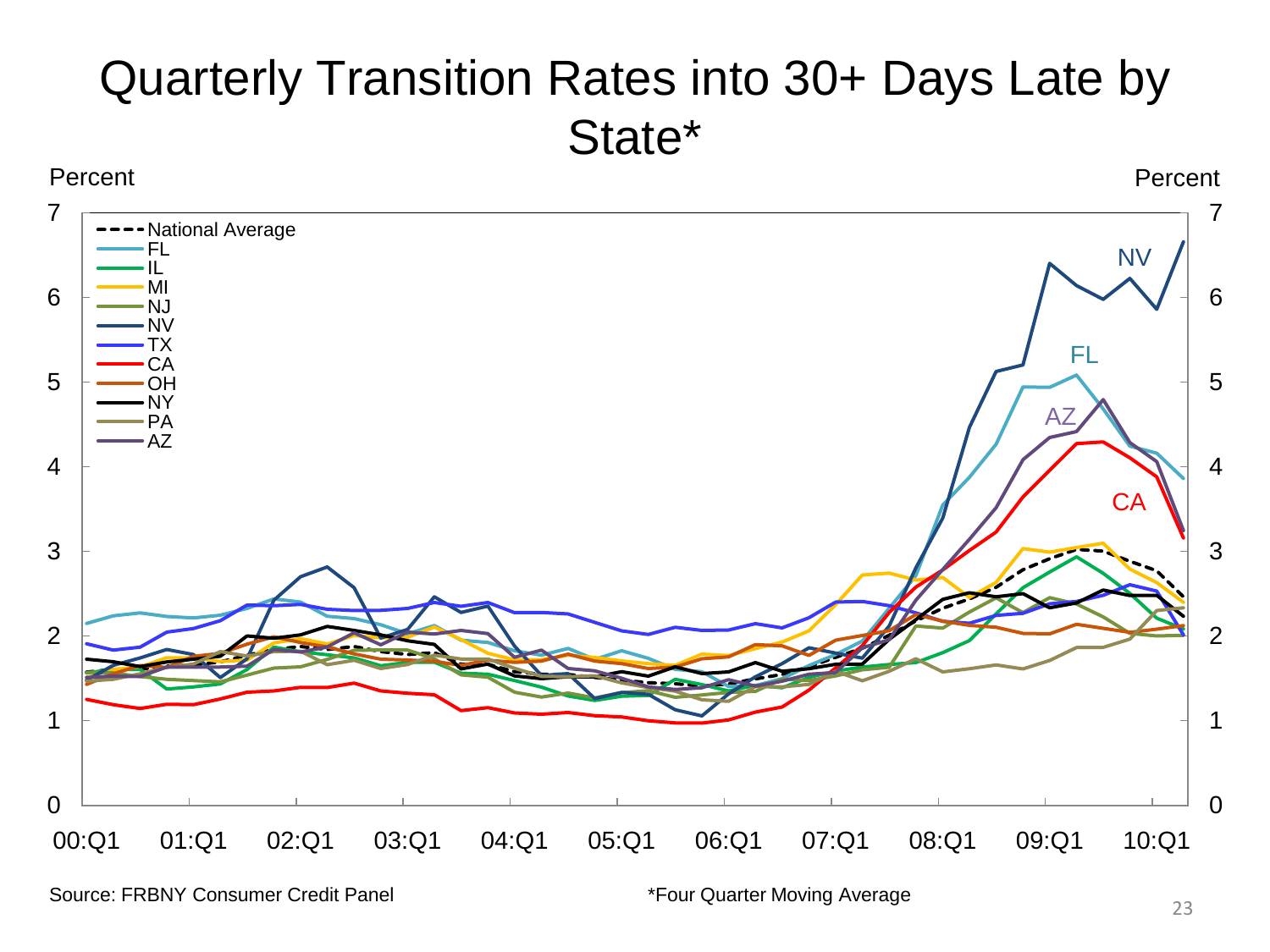#### Quarterly Transition Rates into 90+ Days Late by State\*

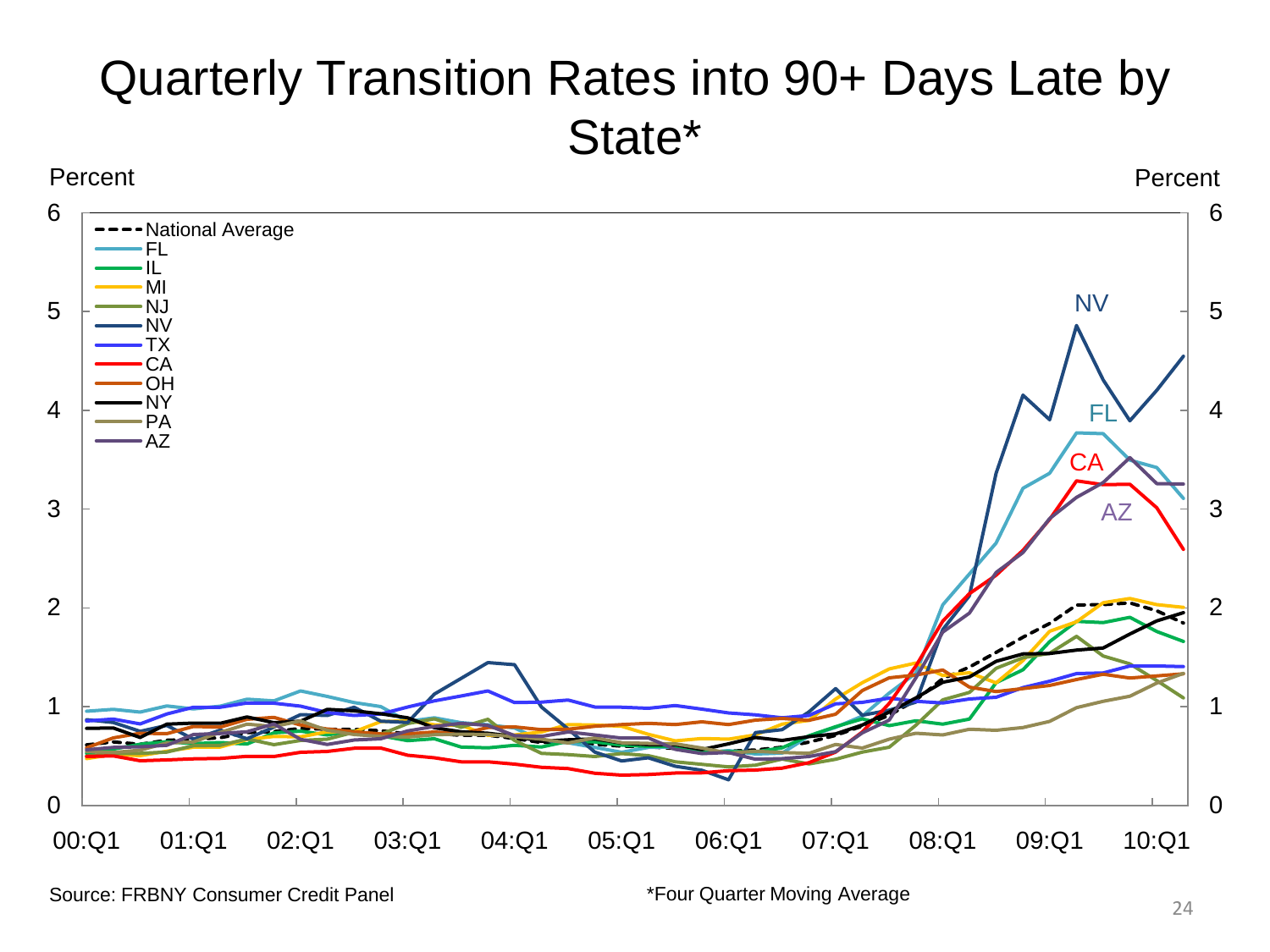#### Percent of Consumers\* with New Foreclosures by **State**



Source: FRBNY Consumer Credit Panel \*\*\* Based on the population with a credit report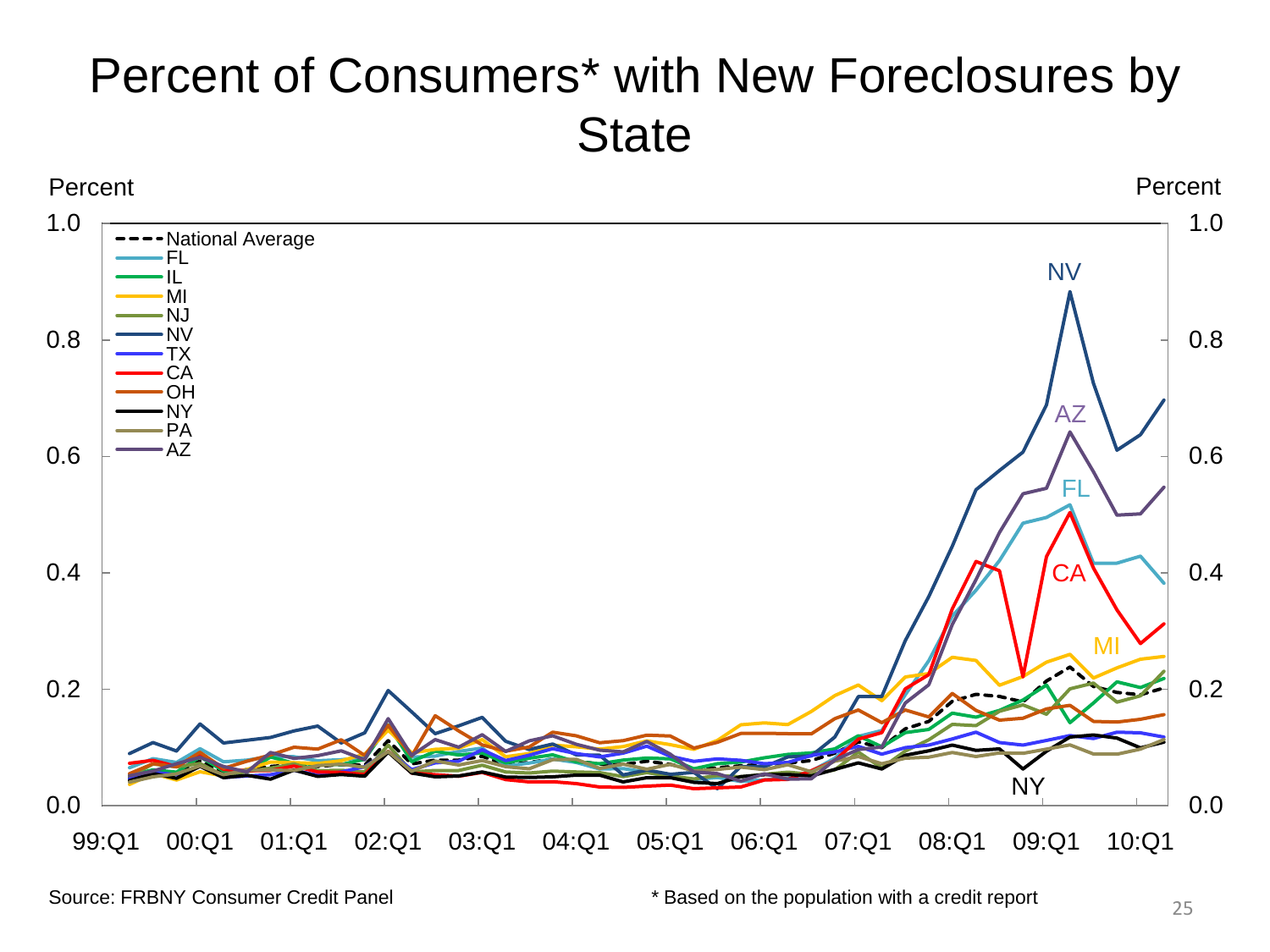#### Percent of Consumers\* with New Bankruptcies by **State**



Source: FRBNY Consumer Credit Panel \*\*\* Based on the population with a credit report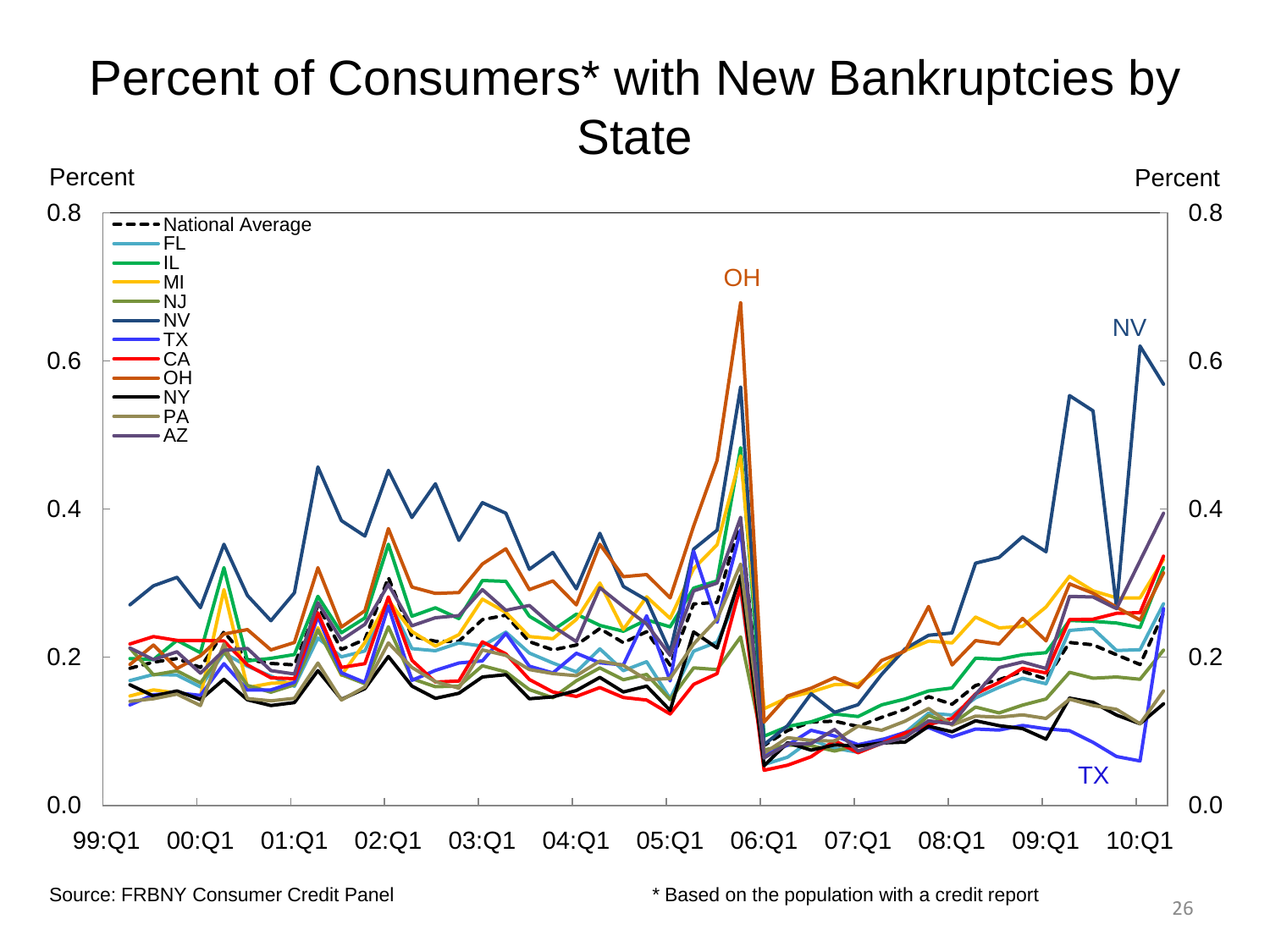# **CHARTS FOR FEDERAL RESERVE DISTRICTS**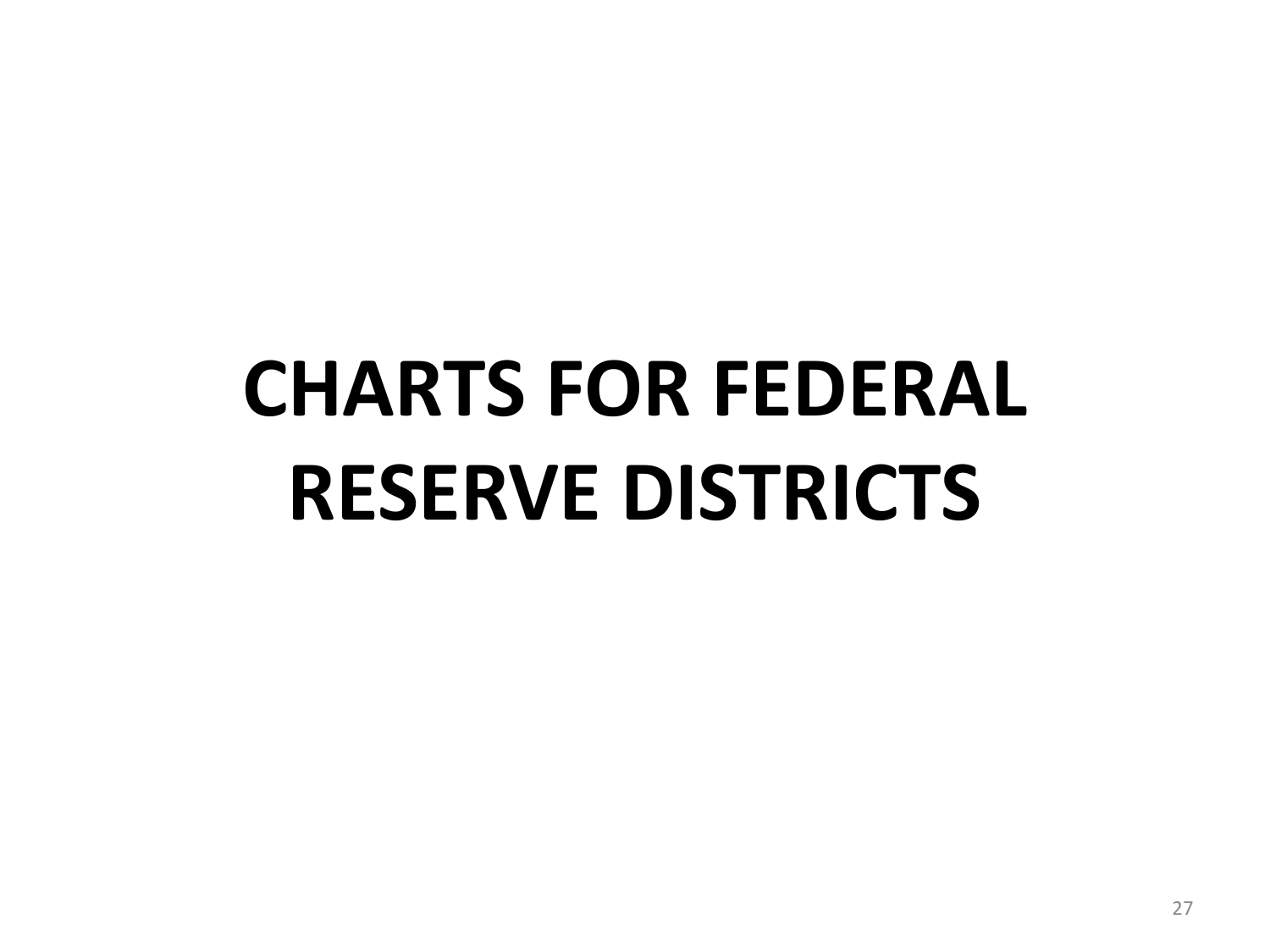#### Total Debt Balance per Capita\* by FR **District** Thousands of Dollars Thousands of Dollars Thousands of Dollars

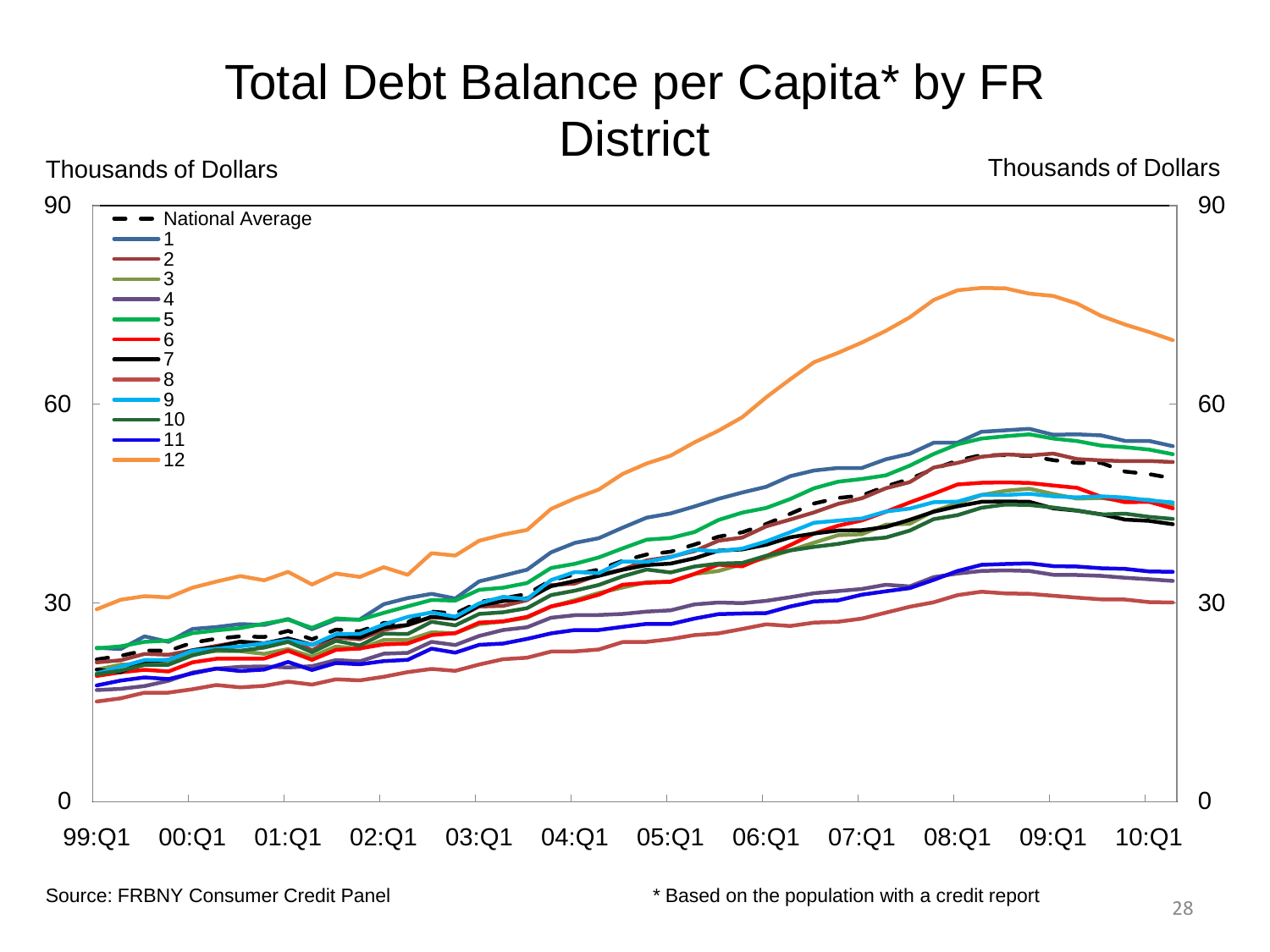#### Composition of Debt Balance per Capita\* by FR District (2010 Q2)

Thousands of Dollars Thousands of Dollars



Source: FRBNY Consumer Credit Panel **\*** Based on the population with a credit report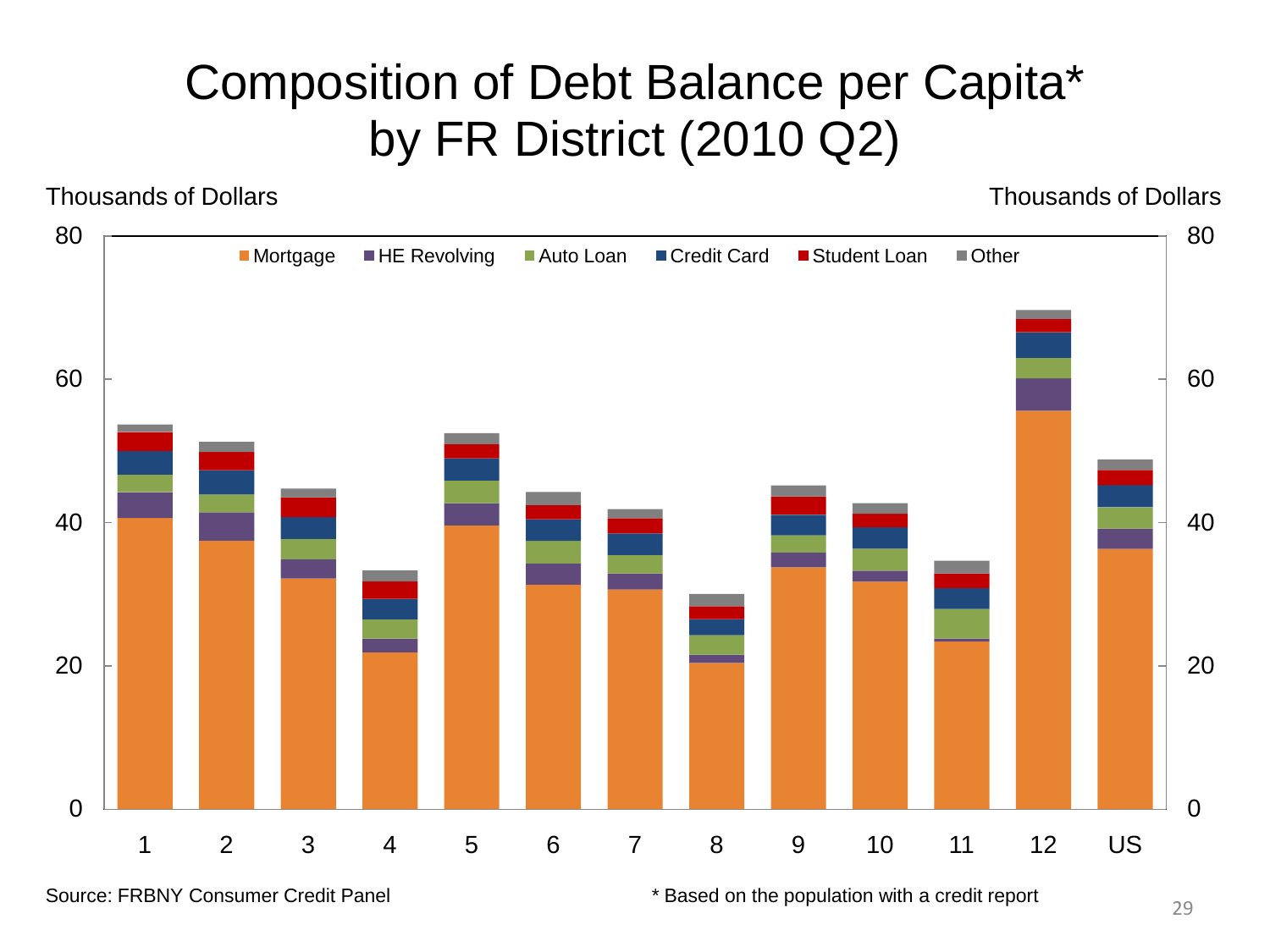#### Delinquency Status of Debt Balance per Capita\* by FR District (2010 Q2)

Thousands of Dollars Thousands of Dollars

![](_page_30_Figure_3.jpeg)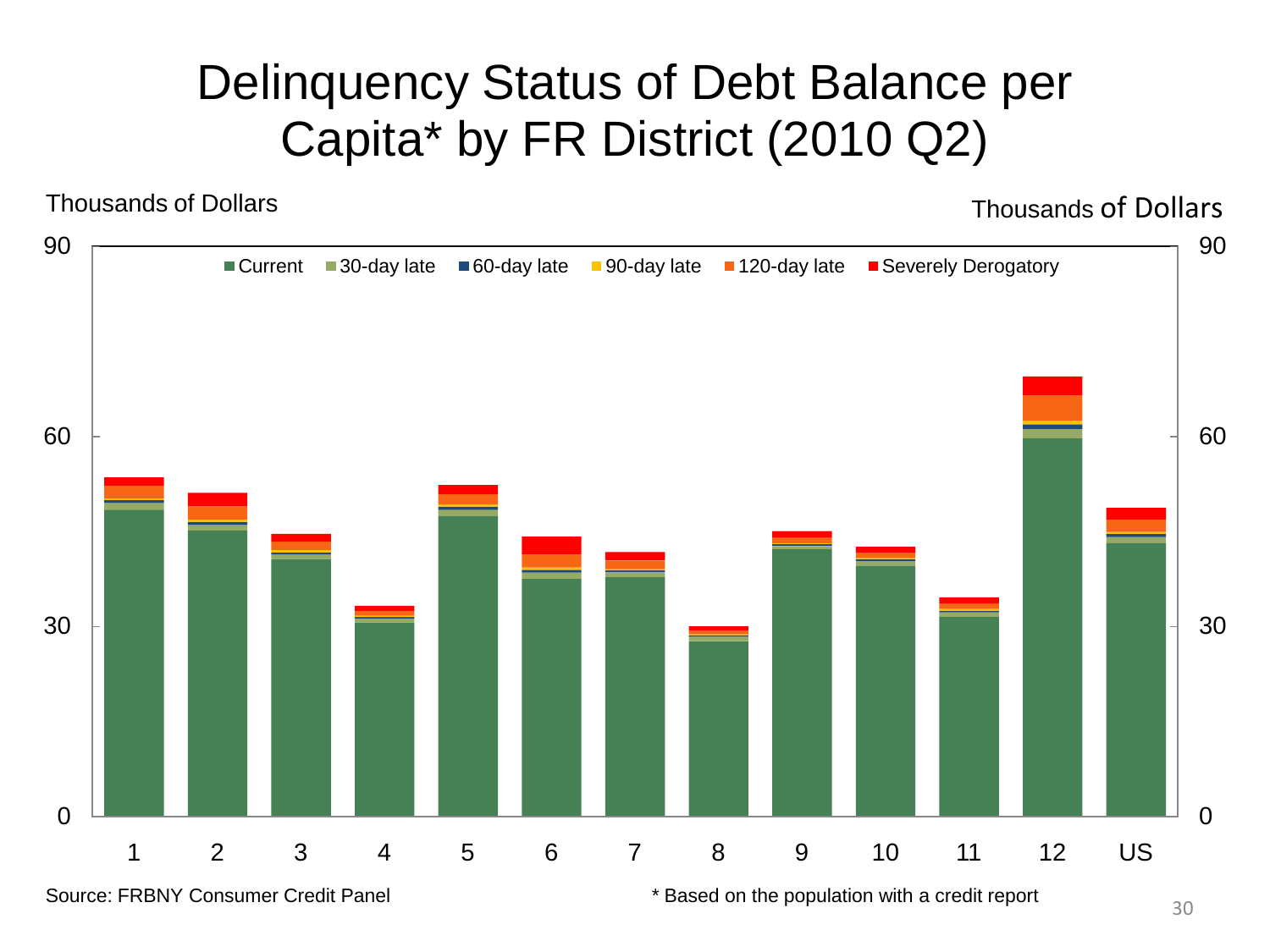#### Percent of Balance 90+ Days Late by FR **District**

![](_page_31_Figure_1.jpeg)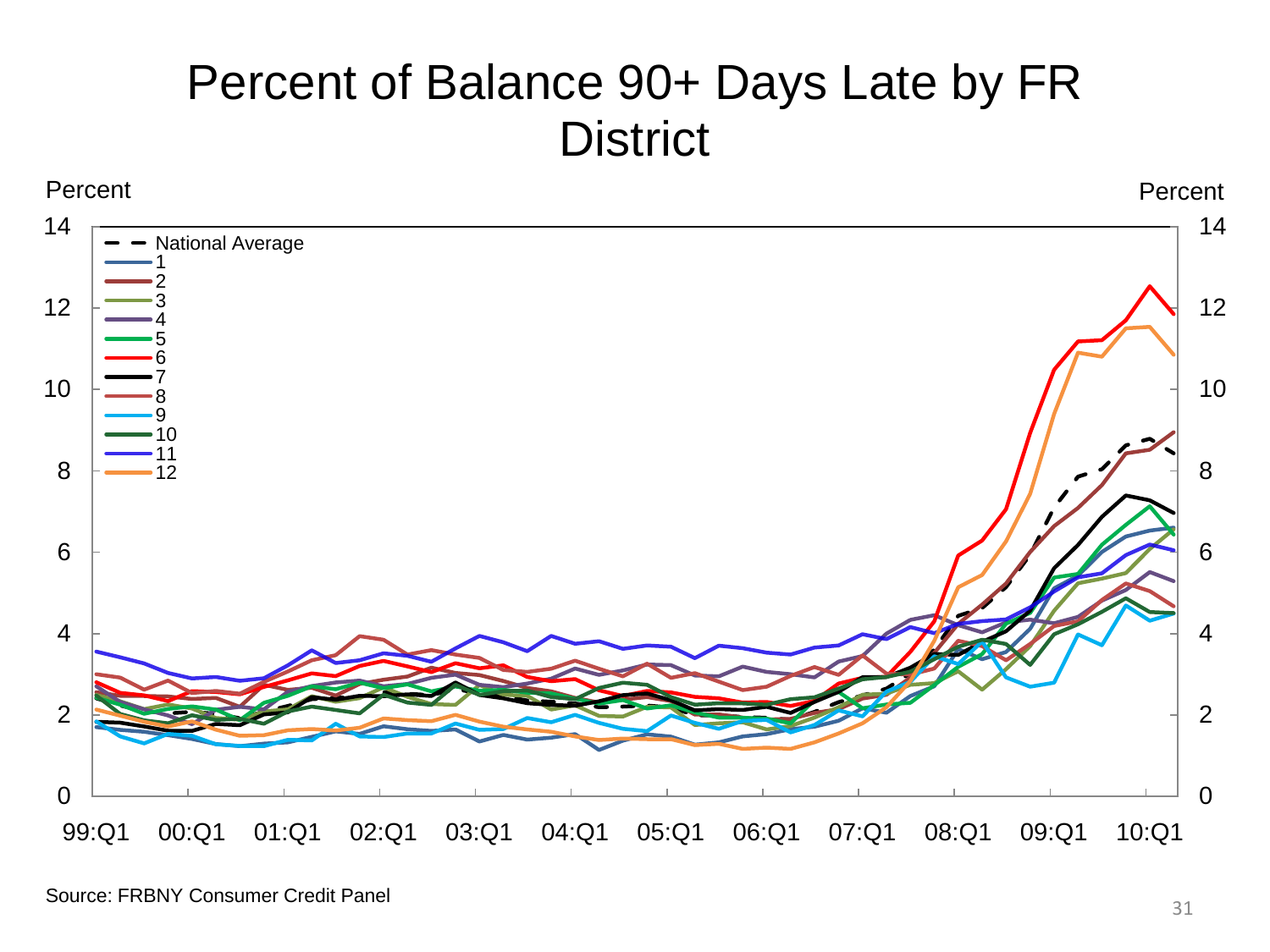#### Percent of Mortgage Debt 90+ Days Late by FR District

![](_page_32_Figure_1.jpeg)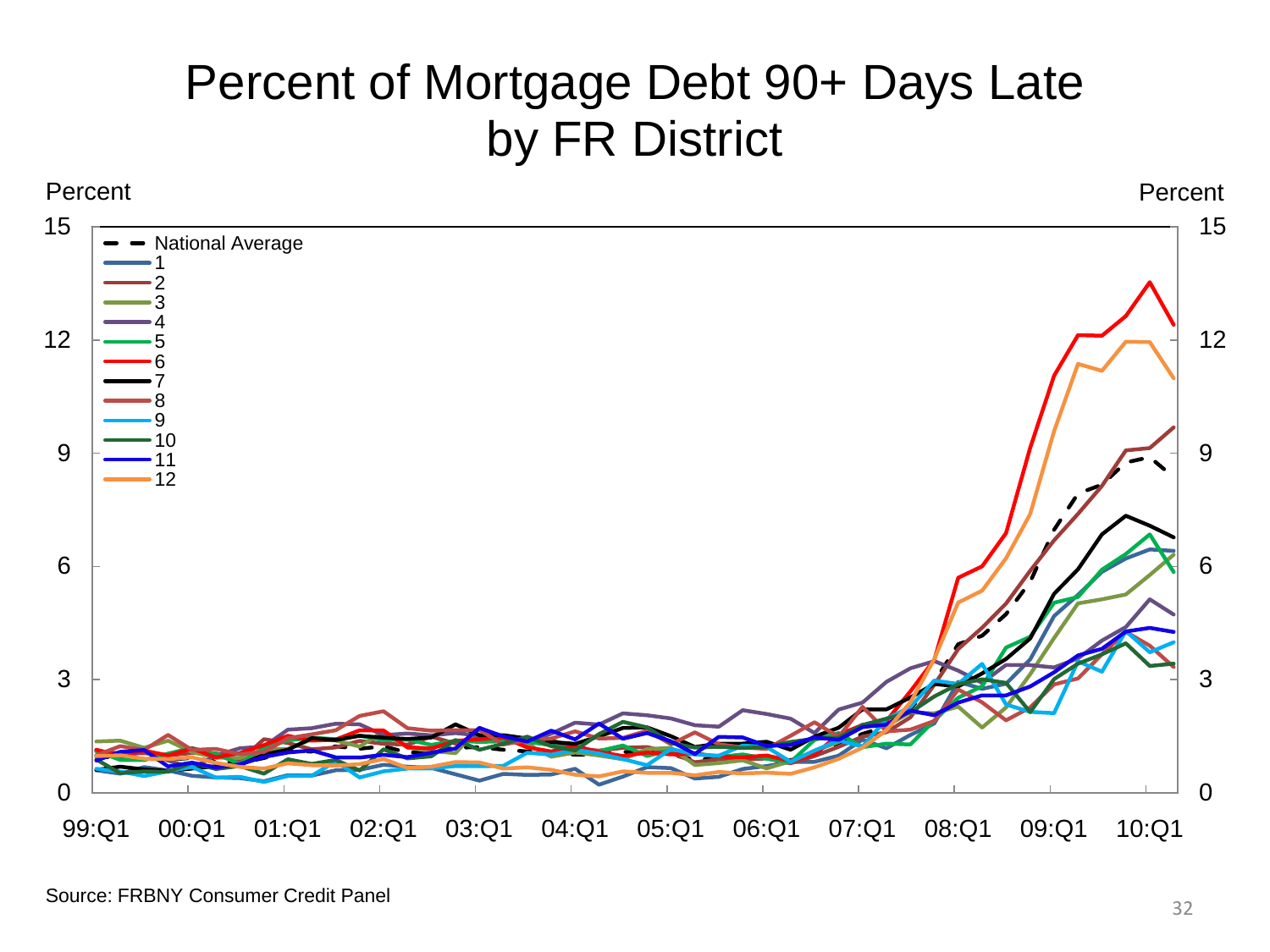#### Percent of Consumers\* with New Foreclosures by FR District

![](_page_33_Figure_1.jpeg)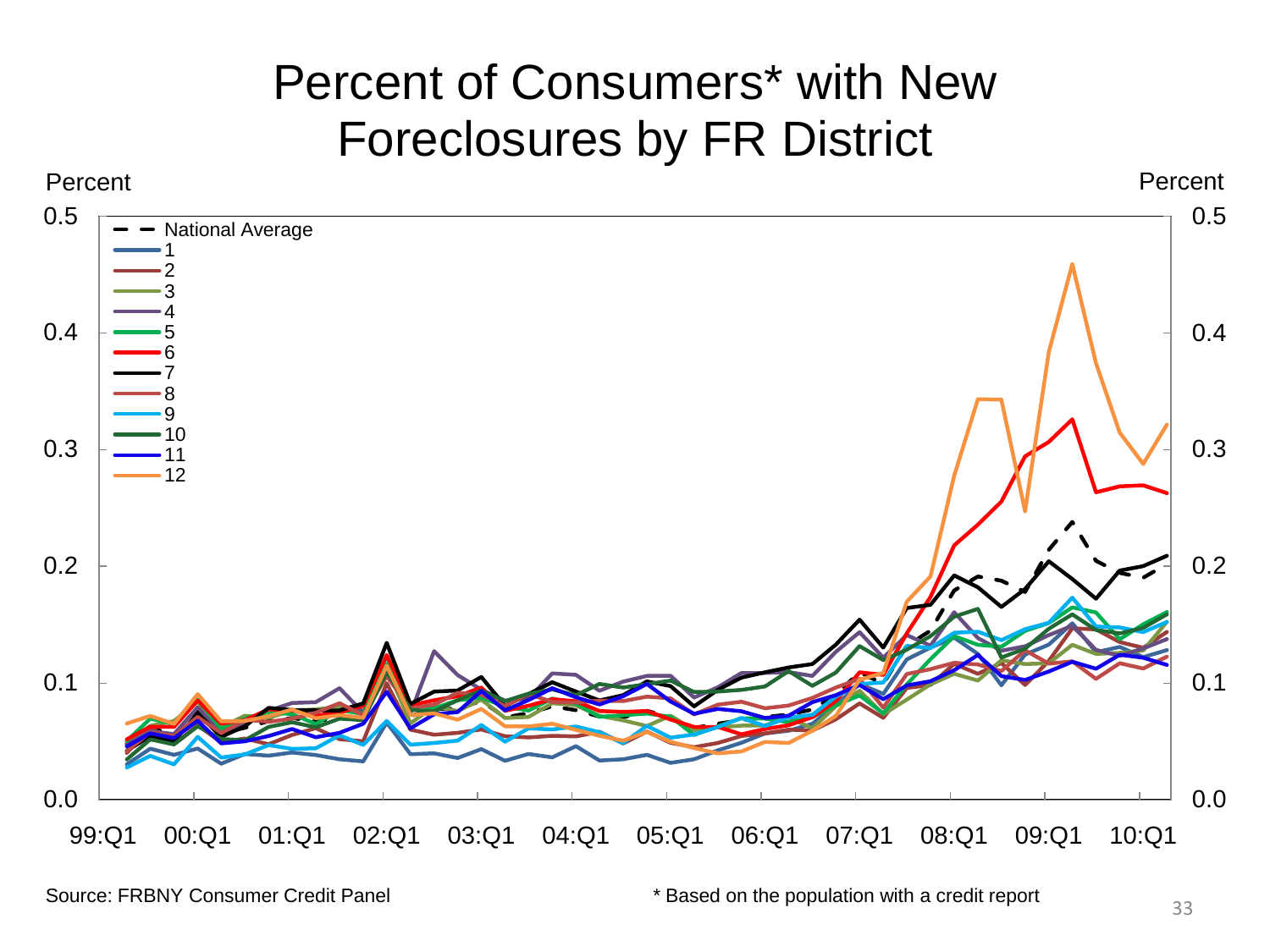#### Percent of Consumers\* with New Bankruptcies by FR District

![](_page_34_Figure_1.jpeg)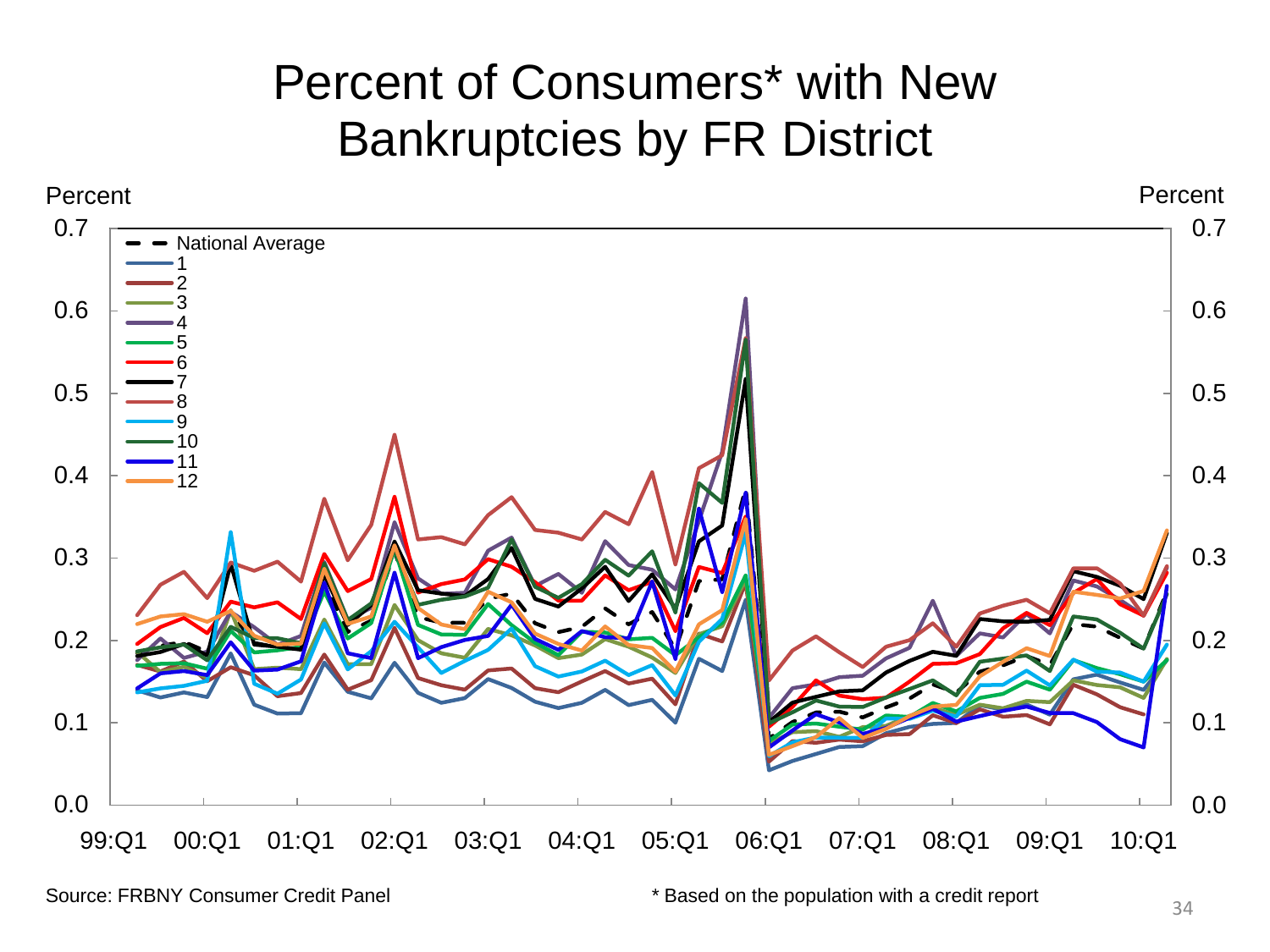#### **Data Dictionary**

 $\overline{\phantom{0}}$ 

The FRBNY Consumer Credit Panel consists of detailed Equifax credit-report data for a unique longitudinal quarterly panel of individuals and households from 1999 to 2009. The panel is a nationally representative 5% random sample of all individuals with a social security number and a credit report (usually aged 19 and over). We also sampled all other individuals living at the same address as the primary sample members, allowing us to track household-level credit and debt for a random sample of US households. The resulting database includes approximately 40 million individuals in each quarter. More details regarding the sample design can be found in Lee and van der Klaauw (in progress).<sup>[1](#page-35-0)</sup> A comprehensive overview of the specific content of consumer credit reports is provided in Avery, Calem, Canner and Bostic ([2](#page-35-1)003).<sup>2</sup>

The credit report data in our panel primarily includes information on accounts that have been reported by the creditor within 3 months of the date that the credit records were drawn each quarter. Thus, accounts that are not currently reported on are excluded. Such accounts may be closed accounts with zero balances, dormant or inactive accounts with no balance, or accounts that when last reported had a positive balance. The latter accounts include accounts that were either subsequently sold, transferred, or paid off as well as accounts, particularly derogatory accounts, that are still outstanding but on which the lender has ceased reporting. According to Avery et al (2003), the latter group of noncurrently reporting accounts, with positive balances when last reported, accounted for approximately 8% of all credit accounts in their sample. For the vast majority of these accounts, and particularly for mortgage and installment loans, additional analysis suggested they had been closed (with zero balance) or transferred.<sup>[3](#page-35-2)</sup> Our exclusion of the latter accounts is comparable to some 'stale account rules' used by credit reporting companies, which treat noncurrently reporting revolving and nonrevolving accounts with positive balances as closed and with zero balance.

All figures shown in the tables and graphs are based on the 5% random sample of individuals. To reduce processing costs, we drew a 2% random subsample of these individuals, meaning that the results presented here are for a 0.1% random sample of individuals with credit reports, or approximately 240,000 individuals as of Q4 2009. [4](#page-35-3) In computing several of these statistics, account was taken of the joint or individual nature of various loan accounts. For example to minimize biases due to double counting, in computing individual-level total balances, 50% of the balance associated with each joint account was attributed to that individual. Per-capita figures are computed by dividing totals for our sample by the total number of people in our sample, so these figures apply to the population of individuals who have a credit report.

In comparing aggregate measures of household debt presented in this report to those included in the Board of Governor's Flow Of Funds (FoF) Accounts, there are several important considerations. First, among the different components included in the FoF household debt measure (which also includes debt of nonprofit organizations), our measures are directly comparable to two of its components: home mortgage debt and consumer credit. Total mortgage debt and non-mortgage debt in the third quarter of 2009 were respectively \$9.7 and \$2.4 trillion, while the comparable amounts in the FoF for the same quarter were \$10.3 and \$2.[5](#page-35-4) trillion, respectively.<sup>5</sup> Second, a detailed accounting for the remaining differences between the debt measures from both data sources will require a more detailed breakdown and documentation of the computation of the FoF measures.<sup>[6](#page-35-5)</sup>

<span id="page-35-0"></span> $<sup>1</sup>$  Lee, D. and W. van der Klaauw, "An introduction to the FRBNY Consumer Credit Panel", [in progress].</sup>

<span id="page-35-1"></span><sup>&</sup>lt;sup>2</sup> Avery, R.B., P.S. Calem, G.B. Canner and R.W. Bostic, "An Overview of Consumer Data and Credit Reporting", Federal Reserve Bulletin, Feb. 2003, pp 47-73.<br> $3$  Avery et al (2003) found that for many nonreported mortgage accounts a new mortgage account appeared around the time the account

<span id="page-35-2"></span>stopped being reported, suggesting a refinance or that the servicing was sold. Most revolving and open non-revolving accounts with a positive balance require monthly payments if they remain open, suggesting the accounts had been closed. Noncurrently reporting derogatory accounts can remain unchanged and not requiring updating for a long time when the borrower has stopped paying and the creditor may have stopped trying to collect on the account. Avery et al report that some of these accounts appeared to have been paid off.<br><sup>4</sup> Due to relatively low occurrence rates we used the full 5% sample for the compu

<span id="page-35-4"></span><span id="page-35-3"></span> $5$  Flow of Funds Accounts of the United States, Flows and Outstandings, Third Quarter 2009, Board of Governors, Table L.100.

<span id="page-35-5"></span><sup>6</sup> Our debt totals exclude debt held by individuals without social security numbers. Additional information provided by Equifax suggests that total debt held by such individuals is relatively small and accounts for little of the difference.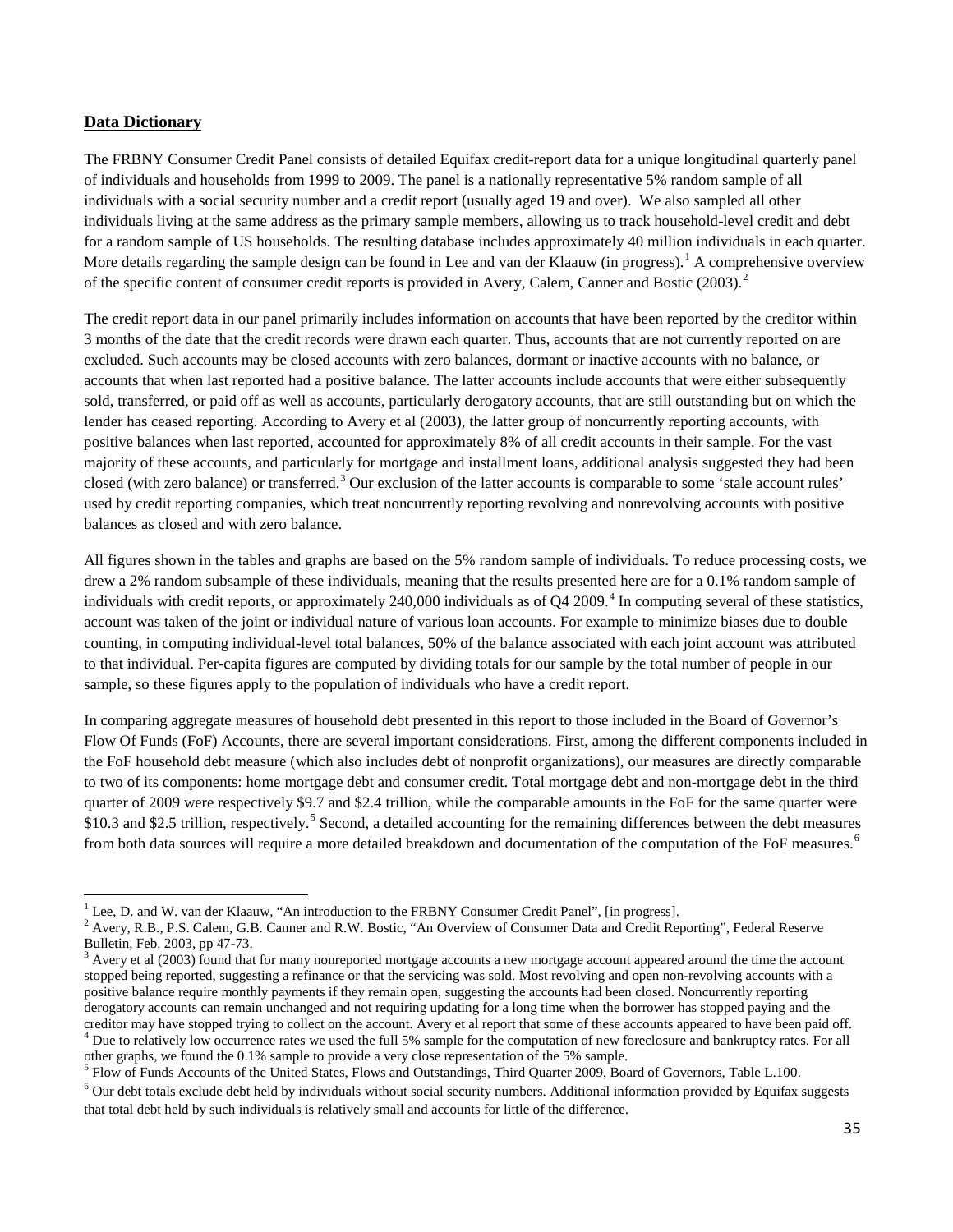Loan types. In our analysis we distinguish between the following types of accounts: mortgage accounts, home equity revolving accounts, auto loans, bank card accounts, student loans and other loan accounts. *Mortgage accounts* include all mortgage installment loans, including first mortgages and home equity installment loans (HEL), both of which are closed-end loans. *Home Equity Revolving accounts* (aka Home Equity Line of Credit or *HELOC*), unlike home equity installment loans, are home equity loans with a revolving line of credit where the borrower can choose when and how often to borrow up to an updated credit limit. *Auto Loans* are loans taken out to purchase a car, including Auto Bank loans provided by banking institutions (banks, credit unions, savings and loan associations), and Auto Finance loans, provided by automobile dealers and automobile financing companies. *Bankcard accounts* (or credit card accounts) are revolving accounts for banks, bankcard companies, national credit card companies, credit unions and savings & loan associations. *Student Loans* include loans to finance educational expenses provided by banks, credit unions and other financial institutions as well as federal and state governments.[7](#page-36-0) The *Other* category includes Consumer Finance (sales financing, personal loans) and Retail (clothing, grocery, department stores, home furnishings, gas etc) loans.

Our analysis excludes authorized user trades, disputed trades, lost/stolen trades, medical trades, child/family support trades, commercial trades and, as discussed above, inactive trades (accounts not reported on within the last 3 months).

**Total debt balance.** Total balance across all accounts, excluding those in bankruptcy.

**Number of open, new and closed accounts.** Total number of open accounts, number of accounts opened within the last 12 months. Number of closed accounts is defined as the difference between the number of open accounts 12 months ago plus the number of accounts opened within the last 12 months, minus the total number of open accounts at the current date.

**Inquiries.** Number of credit-related consumer-initiated inquiries reported to Equifax in the past 6 months. Only 'hard pulls' are included, which are voluntary inquiries generated when a consumer authorizes lenders to request a copy of their credit report. It excludes inquiries made by creditors about existing accounts (for example to determine whether they want to send the customer pre-approved credit applications or to verify the accuracy of customer-provided information) and inquiries made by consumers themselves. Within each industry of auto finance, mortgage, and utilities (excluding wireless), multiple inquiries in 30-day periods count as one inquiry. Note that inquiries are credit reporting company specific and not all inquiries associated with credit activities are reported to Equifax. Moreover, the reporting practices for the credit reporting companies may have changed during the period of analysis.

**High credit and balance for credit cards.** Total amount of high credit on all credit cards held by the consumer. High credit is either the credit limit, or highest balance ever reported during history of this loan. As reported by Avery et al (2003) the use of the highest-balance measure for credit limits on accounts in which limits are not reported likely understates the actual credit limits available on those accounts.

**High credit and balance for HE Revolving.** Same as for credit cards, but now applied to HELOCs.

ı

**Credit utilization rates** (for revolving accounts). Computed as proportion of available credit in use (outstanding balance divided by credit limit), and for reasons discussed above are likely to overestimate actual credit utilization.

**Delinquency status.** Varies between current (paid as agreed), 30-day late (between 31 and 60 day late; not more than 2 payments past due), 60-day late (between 61 and 90 days late; not more than 3 payments past due), 90-day late (between 91 and 120 days late; not more than 4 payments past due), 120-day late (at least 121 days past due; 5 or more payments past due) or collections, and severely derogatory (any of the previous states combined with reports of a repossession, charge off to

<span id="page-36-0"></span> $<sup>7</sup>$  The student loan delinquency rates shown in Figure 6 reveal a more volatile pattern and an overall higher delinquency rate prior to 2003,</sup> which may reflect a change in reporting behavior where lenders previously may not have reported on loans on which repayment may have been deferred for a period of time (see Avery et al, 2003).